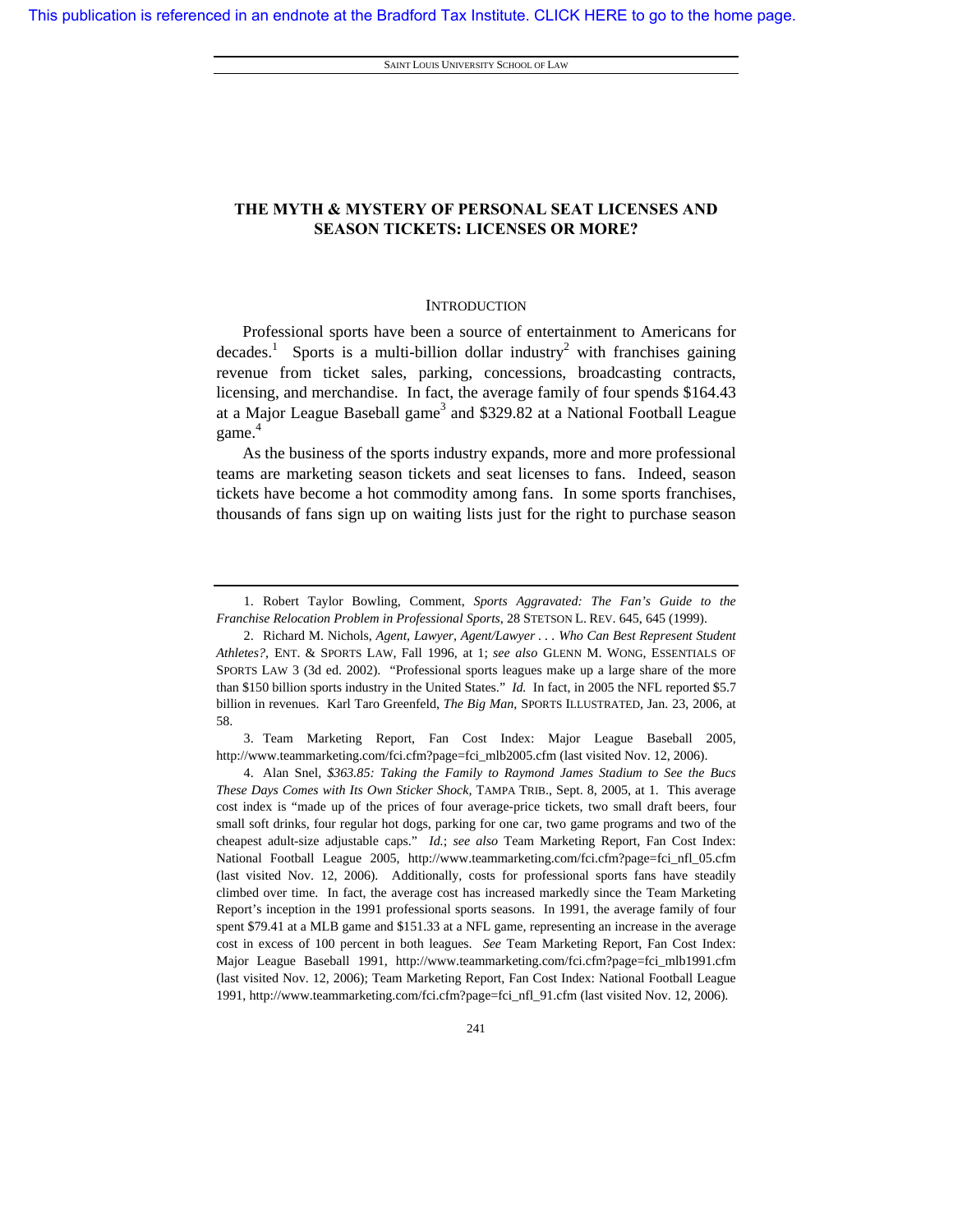tickets.<sup>5</sup> The increased interest in season tickets results in legal issues arising from the purchase of season tickets and/or ownership of seat licenses.

Professional sports fans make substantial investments in their preferred team through time watching games and following team news, money spent to purchase season tickets and seat licenses, and of course, emotions involved in the ups and downs of following the team over several years.<sup>6</sup> Professional sports teams raise large revenue through their sale of season tickets and seat licenses. For these reasons, it is important to both the fan and the team to understand the rights that result from the purchase of season tickets and seat licenses.

This Comment will discuss a fundamental issue of fans' rights: the property rights arising from seat licenses and the season ticket holder status. Traditionally, sports franchises that sell seat licenses and season tickets classify them in total as a license. However, careful analysis reveals that holders of personal seat licenses and season tickets have greater interests in these properties than a traditional licensee. Accordingly, the season ticket holder status and the personal seat license should be afforded more consideration than a license.

Part I of this Comment defines season tickets and personal seat licenses and discusses characteristics common to each. Part II presents the legal background surrounding season ticket holder claims. Part III analyzes the property traits of season ticket holder status and personal seat licenses and argues for free ability to alienate these property interests. Finally, Part IV discusses the need for uniform treatment of these property interests and possible issues with the implementation of procedures for achieving uniformity.

## I. WHAT ARE SEASON TICKETS AND PERSONAL SEAT LICENSES?

Professional sports franchises market season ticket packages that give the purchaser the right to a specific seat in the franchise stadium for every regular season game that franchise plays in the stadium.<sup>7</sup> Additionally, season ticket

 <sup>5.</sup> James T. Reese et al., *National Football League Ticket Transfer Policies: Legal and Policy Issues*, 14 J. LEGAL ASPECTS OF SPORT 163, 165–66 (2004).

 <sup>6.</sup> When the Cleveland Browns announced their plans to leave Cleveland, their fans emotions were deeply affected. Terrence Monmaney, *Feeling Blue over the Browns: Why Do Sports Fans Such as Cleveland's Become so Distraught when Their Teams Leave Town? Researchers Cite 'Reflected Glory,' Self-Esteem and Even Hormones*, L.A. TIMES, Jan. 27, 1996, at A1. In fact, many Browns fans experienced depression and anxiety as a result of the team's relocation. *Id.* Psychologists believed this emotional and psychological distress was the result of a deep tradition of Browns football for fans in the Cleveland area. *Id.* 

 <sup>7.</sup> Mark Levengood, Comment, *Unregistered Securities in the National Football League: Can the Securities Act of 1933 Protect Season Ticket Holders and Personal Seat License Holders?*, 11 VILL. SPORTS & ENT. L.J. 411, 414 (2004).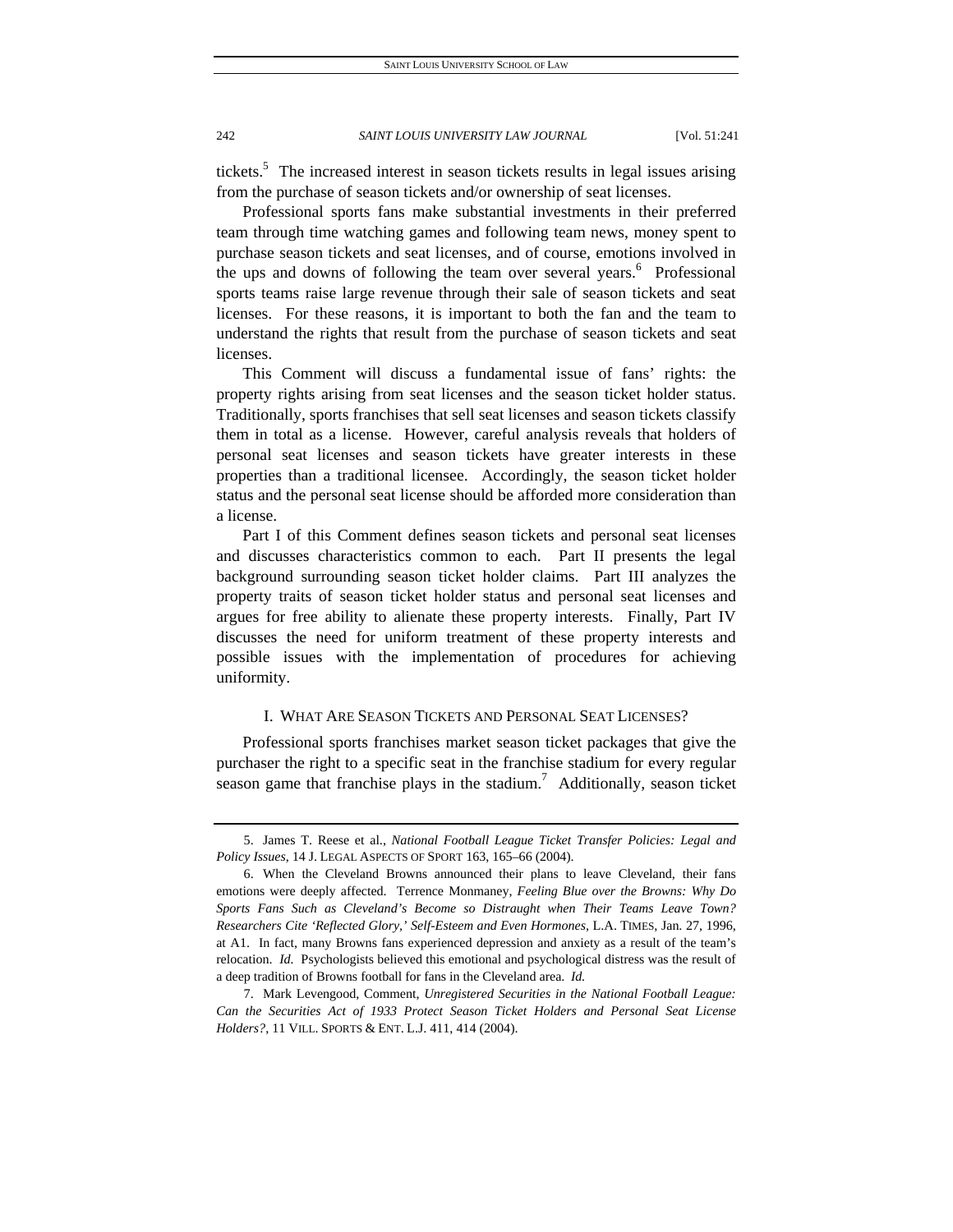packages generally give the purchaser rights to purchase tickets for the same seat during highly sought after games.<sup>8</sup> For instance, most professional sports fans that purchase season ticket packages enjoy the extraordinary right to purchase tickets to post-season games, as well as All-Star Games played in the stadium.<sup>9</sup> Additionally, they have the right to purchase individual and group tickets to regular season games prior to their availability to the general public.<sup>10</sup> The prices of such packages vary widely between stadiums and according to seat locations.<sup>11</sup>

In recent years, sports franchises have conditioned the purchase of season tickets, especially for premium seating, on the fan's purchase of a personal, or private, seat license  $(PSL)$ .<sup>12</sup> The rights conveyed by the PSL vary among different franchises.<sup>13</sup> However, the seat license typically gives the purchaser a right to buy season tickets in a premium seat location in the future.<sup>14</sup> Often, these licenses also give the purchaser the right of first refusal for post-season tickets and the right to transfer the PSL.<sup>15</sup> The term of the PSL also varies from franchise to franchise.<sup>16</sup> In some cases, the PSL has an indefinite term and will only terminate if the license holder violates the license agreement, most notably by choosing to not purchase tickets for a season.<sup>17</sup> However, in other cases, the seat licenses are valid for a term of years.<sup>18</sup> Like season

- 14. Bowling, *supra* note 1, at 680.
- 15. Levengood, *supra* note 7, at 415.

<sup>8</sup>*. See* St. Louis Cardinals 2006 Season Ticket Overview, http://stlouis.cardinals.mlb.com/ NASApp/mlb/stl/ticketing/season\_overview.jsp (last visited Nov. 12, 2006).

<sup>9</sup>*. Id.*; ST. LOUIS RAMS 2006 SEASON TICKET GUIDE, *Ticket Policies & Information* (St. Louis Rams, St. Louis, MO 2006), *available at* http://www.stlouisrams.com/Tickets/ seasonticketguide; San Diego Padres 2006 Season Tickets (on file with The Saint Louis University Law Journal).

 <sup>10.</sup> New York Yankees Ticket Licensees, http://newyork.yankees.mlb.com/NASApp/mlb/ nyy/ticketing/sth\_faq.jsp (last visited Nov. 12, 2006); Letter from Michael Hall, Director, Group Ticket Sales, St. Louis Cardinals LLC to Season Ticket Holders (Dec. 21, 2005) (on file with author).

 <sup>11.</sup> Levengood, *supra* note 7, at 414.

<sup>12</sup>*. Id*. Often, the requirement that premium seat holders purchase PSLs occurs when the franchise relocates or constructs a new stadium. *See* Doug Moore, *Deal Makes Cards Owners of Stadium: Team Will Contribute Extra Money for New Ballpark*, ST. LOUIS POST-DISPATCH, Dec. 24, 2003, at A11; Sam Walker, *Craving Cash, Teams Ask Ticket Holders to Pay Twice*, WALL ST. J., Jul. 10, 1998, at B1.

 <sup>13.</sup> Levengood, *supra* note 7, at 415.

<sup>16</sup>*. Id.*

<sup>17</sup>*. Id.*; WONG, *supra* note 2, at 10. The team also reserves the right to revoke tickets privileges based on misconduct of the license holder, such as scalping and unsportsmanlike conduct. GREEN BAY PACKERS SEASON TICKETS, *Season Ticket Holder Policies* (on file with The Saint Louis University Law Journal); ST. LOUIS RAMS 2006 SEASON TICKET GUIDE, *Ticket Policies & Information* (St. Louis Rams, St. Louis, MO), *available at* http://www.stlouis rams.com/Tickets/seasonticketguide.

 <sup>18.</sup> Levengood, *supra* note 7, at 415.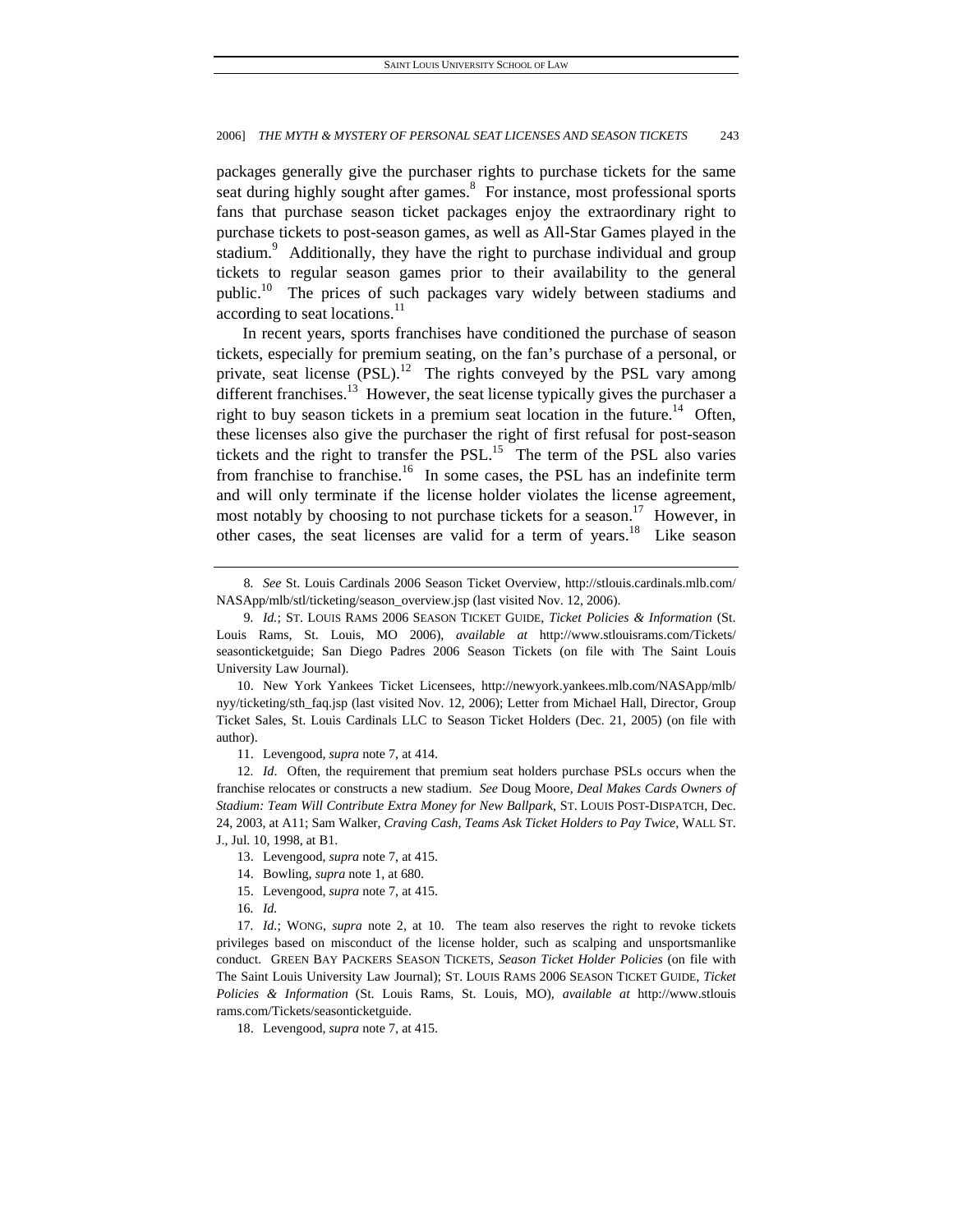tickets, the price of the PSLs will vary between stadiums and even between seats within stadiums.<sup>19</sup> In a single stadium, seat licenses can range from \$1,000 per seat to several thousand dollars per seat for premium seats.<sup>20</sup>

The personal seat license has become popular among professional sports franchises because it provides an avenue for additional revenue and increased profits to the team. $^{21}$  Team owners often utilize this large amount of additional revenue to fund stadium renovations and new stadiums.<sup>22</sup> Team owners prefer the use of PSLs as a revenue generator for stadium financing because it targets fans that have an interest in the team, instead of burdening taxpayers through public financing.<sup>23</sup> Moreover, this type of license agreement ensures the franchise continued revenue through the form of guaranteed season ticket sales by compelling license holders, who may not have purchased season tickets every year, to purchase the tickets or lose their rights to future years through termination of their license agreement. $^{24}$ 

# II. LEGAL BACKGROUND

# *A. Defining Property and Licenses*

Because this Comment analyzes season tickets and PSLs based on United States property law, consideration must be given to the framework of democracy. Against that backdrop, it is critical to realize that property rights in the U.S. have evolved over the past three centuries.<sup>25</sup> A democratic government allows its participants to contribute to government through the election process. Through suffrage, the democratic system forces evolution of property rights as voters express their opinions on property issues and elected

<sup>19</sup>*. Id*. For example, to finance the St. Louis Cardinal's new stadium, which opened in Spring 2006, the club announced the inception of The Ballpark Founders program. *See* THE BALLPARK FOUNDERS (St. Louis Cardinals, St. Louis, MO 2005). Seat licenses for premium infield seats, under this program, ranged from \$2,000 to \$7,500 per seat. *Id.* at 6.

 <sup>20.</sup> WONG, *supra* note 2, at 10.

 <sup>21.</sup> Bowling, *supra* note 1, at 680; Alan J. Ostfield, *Seat License Revenue in the National Football League: Shareable or Not?*, 5 SETON HALL J. SPORT L. 599, 599 (1995).

 <sup>22.</sup> Bowling, *supra* note 1, at 681; Walker, *supra* note 12, at B1. For example, the Carolina Panthers sold 61,000 PSLs and raised over \$150 million to fund its new stadium. WONG, *supra* note 2, at 10.

 <sup>23.</sup> Bowling, *supra* note 1, at 681.

 <sup>24.</sup> Ostfield, *supra* note 21, at 601; *see also* Paul L. B. McKenney & Eric M. Nemeth, *The Purchase and Sales of a Sports Team*, 80-JUN MICH. BAR J. 54, 59 (2001) ("[S]eason ticket holders/sky box leases represent critical income streams to any club").

 <sup>25.</sup> Clearly, this discussion does not represent a complete history of property rights in Western Democracy, but only attempts to demonstrate the correlation between a representative government and the property rights system it endorses.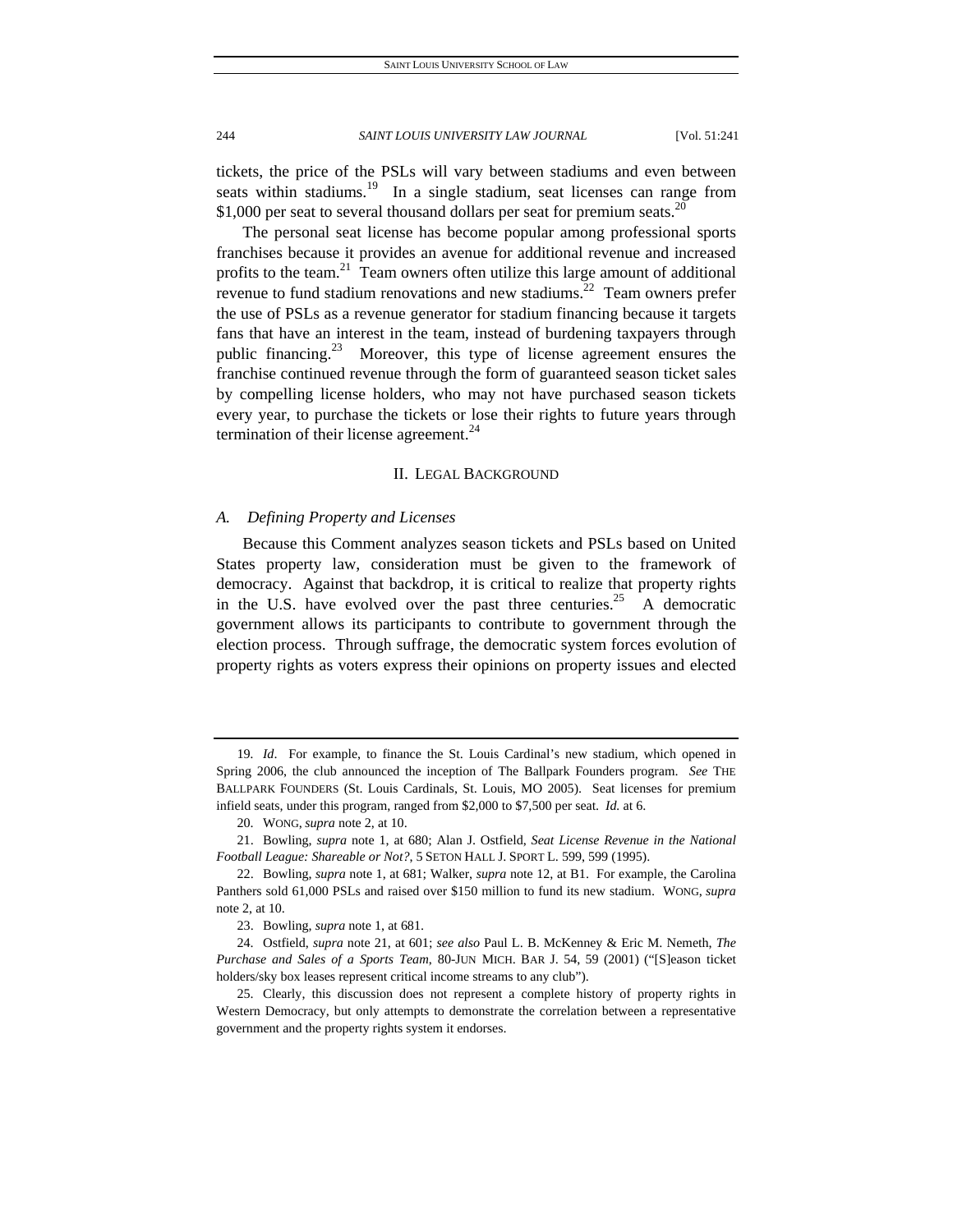officials create and/or change laws to reflect social attitudes.<sup>26</sup> Furthermore, the judicial system has molded the law of property. Courts find their instruction in the democratically enacted Constitution of the United States of America, which protects property through protecting individual rights,  $27$  and through legislation. The judicial system supports the democratically devised U.S. property law system by protecting property rights and facilitating the exercise of these rights.

In a legal sense, the term "property" refers to a "right and interest in an object."<sup>28</sup> Property, in the legal community, is commonly regarded as a "bundle of rights."<sup>29</sup> In other words, it consists of a collection of individual rights, including not only the right to possess and own the object, but also the rights to use, enjoy, and dispose of the object. $30$ 

On the other hand, a license is a restricted interest in an object or land. It grants the holder the limited right to use and enjoy the object or land. As one court has stated, "[a] license grants the licensee a right to enter upon the licensor's land and use it for a specific purpose, without giving up the licensor's legal possession and control over the property."<sup>31</sup> Because the licensor retains ownership, legal possession, and control of the object or land, the licensee does not enjoy the right to dispose of the object in the manner he or she prefers. Therefore, a classic license is personal to the licensee, and thus, nontransferable and terminable upon the licensee's death.<sup>32</sup> As a result, the licensee has no right to convey the object or land through sale or succession.

# *B. The Contract*

The team structures season tickets and personal seat licenses as license contracts. Indeed, the team generally includes disclaimers in its contract terms and policies acknowledging the limited interests the season ticket holders or PSL owners receive.<sup>33</sup> Moreover, the team attempts to maintain control over

<sup>26</sup>*. See* GOTTFRIED DIETZE, IN DEFENSE OF PROPERTY 47 (1963); *Securing Property Rights: The Foundation of Markets*, ECON. REFORM TODAY 2, 4 (No. 1, 1996).

<sup>27</sup>*. See generally* U.S. CONST. amends. V, XIV.

 <sup>28.</sup> AM. JUR. 2D *Property* § 1 (2005) (citing United States v. Gen. Motors Corp., 323 U.S. 373 (1945)).

 <sup>29.</sup> Moore v. Regents of Univ. of Cal., 793 P.2d 479, 509 (Cal. 1990) (Mosk, J., dissenting), *cert. denied*, 499 U.S. 936 (1991).

<sup>30</sup>*. Id.*

 <sup>31.</sup> Soderholm v. Chicago Nat'l League Ball Club, Inc., 587 N.E.2d 517, 520 (Ill. App. Ct. 1992), *cert. denied*, 596 N.E.2d 637 (Ill. 1992).

 <sup>32. 53</sup> C.J.S. *Licenses* § 136 (2005).

<sup>33</sup>*. See, e.g.*, Chicago Bears, *Information Regarding PSL Transfers*, at B-3 (on file with The Saint Louis University Law Journal) ("A PSL does not grant or provide Licensee with any ownership or other equity interest in the Stadium . . . or the Team. The rights licensed under this Agreement are revocable rights of personal privilege . . . . PSLs should not be viewed or acquired as an investment."); GREEN BAY PACKERS SEASON TICKETS, *supra* note 17 ("Season tickets are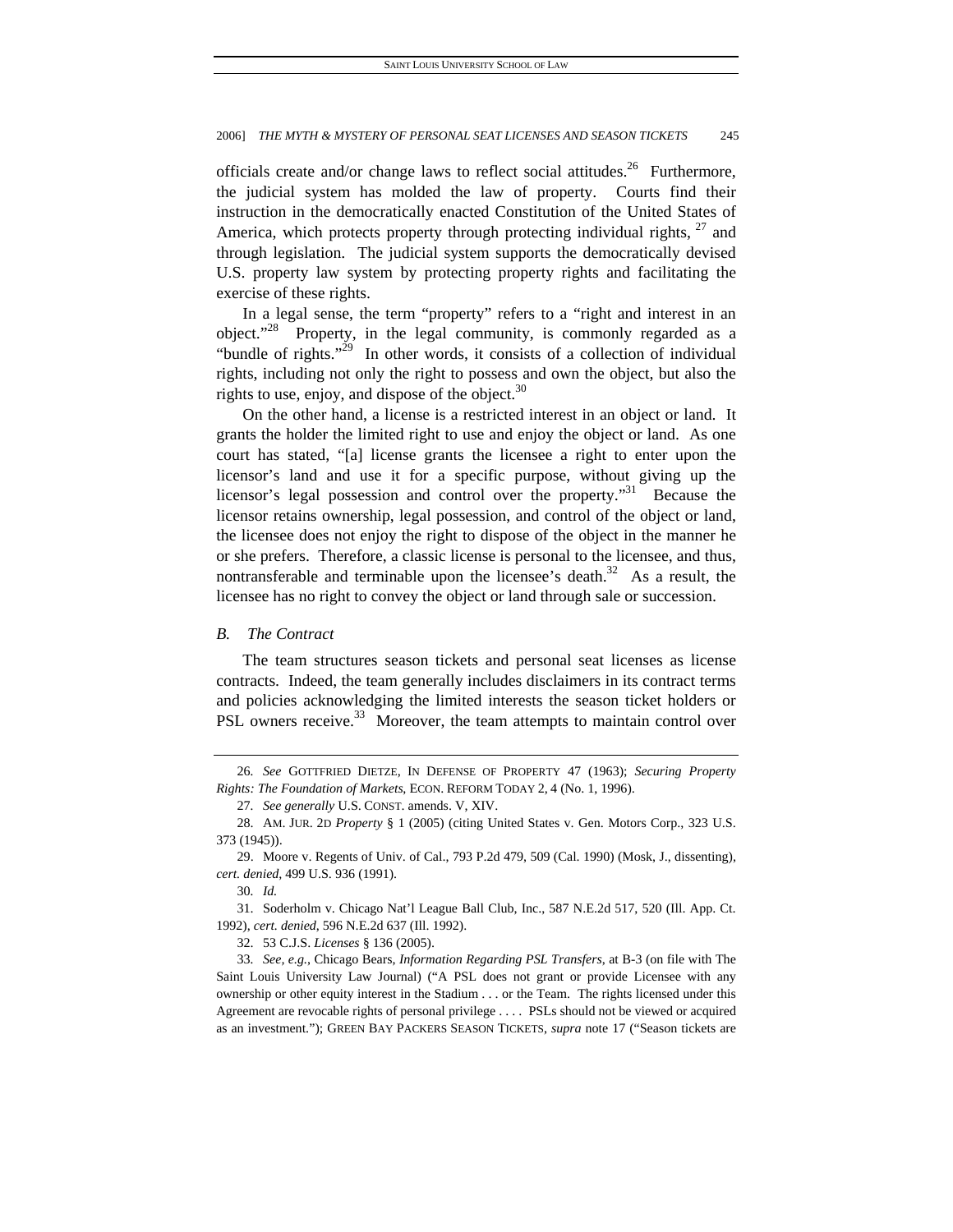the season ticket holder's status and renewal rights, as well as the PSL through its policies and contract terms. In fact, the team may threaten revocation of the season ticket holder's status upon a violation of these policies. $34$  Similarly, the team reinforces the license structure of the contracts by limiting the fan's ability to transfer the season ticket holder's status and the PSL.<sup>35</sup>

# *C. Precedent Supports Team Ownership*

Historically, courts presented with issues relating to season tickets and personal seat licenses have treated season tickets as licenses and have supported the team's ownership of tickets. $36$  This stems from the commonly accepted rule that a single admission ticket to a place of amusement is "a mere license to witness the performance, which the owner or proprietor may revoke at will." $37$ 

In *Soderholm v. Chicago National League Ball Club, Inc.*, 38 Soderholm, who held season tickets to Chicago Cubs baseball games, sought an injunction compelling the franchise to sell him season tickets for future baseball seasons.<sup>39</sup> Soderholm held eighteen season tickets in both his name and his company's name when the club heard "rumors" that he was scalping the tickets.<sup>40</sup> After sending a letter warning Soderholm that scalping was cause for

34*. See supra* note 17 and accompanying text.

35*. See, e.g.*, GREEN BAY PACKERS SEASON TICKETS, *supra* note 17 (limiting transfers to spouse, blood relatives, and between a closely held corporation and its owners); New York Yankees Ticket Licensees, *supra* note 10 ("The [Season] Ticket Account . . . shall not be . . . transferred in any manner, whether voluntarily or by gift, bequest, or operation of law.").

 36. Reese et al., *supra* note 5, at 167; *see, e.g.*, *In re* Harrell, 73 F.3d 218, 220 (9th Cir. 1996); *In re* Livingston, 28 F.Supp.2d 623, 625 (D. Colo. 1998); Bickett v. Buffalo Bills, Inc., 472 N.Y.S.2d 245, 247 (N.Y. App. Div. 1983).

 37. 27A AM. JUR. 2D *Entertainment & Sport Law* § 43 (1996); *see also* Marrone v. Wash. Jockey Club, 227 U.S. 633, 636 (1913) (stating that a holder of a race-track admission ticket does not have a right *in rem* and may be prevented from entering); People v. Waisvisz, 582 N.E.2d 1383, 1386 (Ill. App. Ct. 1991), *appeal denied*, 591 N.E.2d 30 (Ill. 1992) ("A ticket to a sporting or entertainment event is a license which may be revoked at the will of its issuer. Moreover, an event sponsor may impose restrictions on the transferability of tickets which it issues."); Capital Theatre Co. v. Compton, 54 S.W.2d 620, 621 (Ky. Ct. App. 1932) (stating that a theater ticket is a revocable license); Finnesey v. Seattle Baseball Club, 210 P. 679, 681 (Wash. 1922) ("[A] ticket of admission [to baseball park] is a mere license, revocable at the will of the proprietor, even after the holder has entered the [park] and has taken the seat.").

38. 587 N.E.2d 517 (Ill. App. Ct. 1992), *cert. denied*, 596 N.E.2d 637 (Ill. 1992).

40*. Id.*

revocable licenses that may be revoked, and admission refused, at the sole discretion of the Packers."); New York Yankees Ticket Licensees*, supra* note 10 ("There is no 'ownership' or other property right in the Tickets, the Ticket Account, or the seat locations by Licensees."); ST. LOUIS RAMS, REGULAR PATRON CPSL AGREEMENT 2 (2005) ("[R]ights licensed under this Agreement are rights of personal privilege and do not . . . confer . . . any interest or estate in real property").

<sup>39</sup>*. Id.* at 518.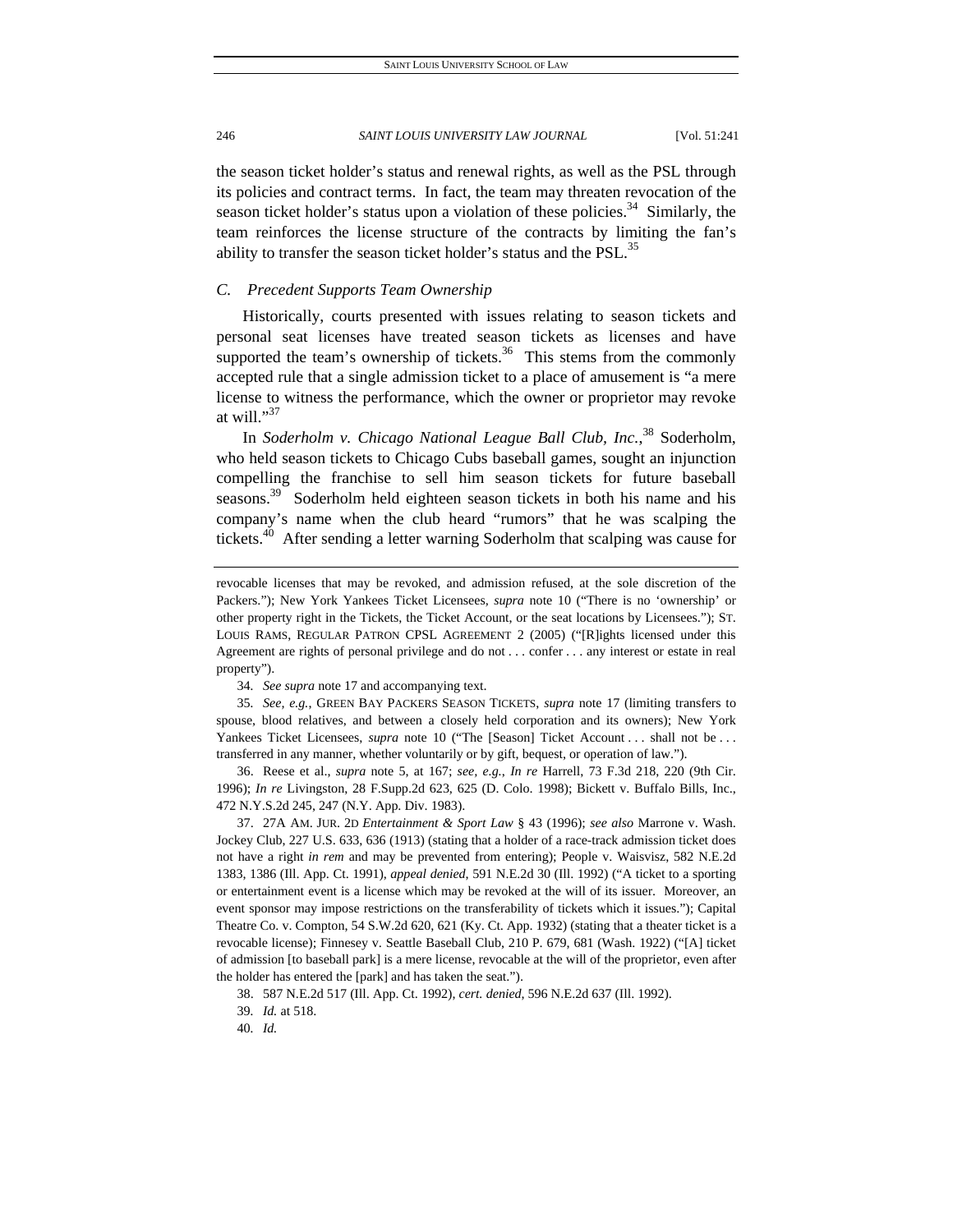revocation of season ticket holder status, the Cubs refused to offer the plaintiff more than six tickets for the subsequent season.<sup>41</sup> The court held that season tickets to watch the Chicago Cubs are a "series of revocable licenses," and therefore, the Cubs could refuse to sell season tickets to a ticket holder for subsequent seasons.<sup>42</sup> The court based its finding on the fact that the ticket only granted its holder entrance to the ball park on a specific time and date to sit in a specific seat at the identified game. $43$ 

Similarly, in *In re Liebman*,<sup>44</sup> a Chapter 7 bankruptcy debtor held season tickets to Chicago Bulls basketball games.<sup>45</sup> The bankruptcy trustee presented a motion to the court to sell the debtor's renewal rights in these tickets.<sup>46</sup> The Chicago Bulls contested this motion, arguing that the debtor had no property interest in the right to renew his season tickets, but instead, only had an expectation of the team's offer to renew.<sup>47</sup> The bankruptcy court pointed out that section 541 of the Bankruptcy Code defines property of the state as "all legal or equitable interest of the debtor in the property as of the commencement of the case,"48 and that state law determines property interests. $49$  As a result, the court had to determine whether the Chapter 7 debtor had a property interest in his right to renew season tickets under Illinois law.<sup>50</sup> The court noted that the manner in which the sports franchise treats the renewal rights of season tickets was fundamental to its decision.<sup>51</sup> The court found the Bulls clearly stated their policy regarding renewal rights—that the "season tickets are offered on a one-year basis," are a "revocable license," and are "not transferable"—in all pertinent material. $52$  Even though the Bulls automatically renewed season tickets if the ticket holder's account was current, the court found that a Bulls season ticket holder only had a revocable license to purchase tickets and did not have an interest in property under Illinois law.<sup>53</sup>

- 43*. Soderholm*, 587 N.E.2d at 521.
- 44. 208 B.R. 38 (Bankr. N.D. Ill. 1997).
- 45*. Id.* at 39.
- 46*. Id.*
- 47*. Id*.
- 48*. Id.*
- 49*. In re Liebman*, 208 B.R. at 39.
- 50*. Id.*
- 51*. Id.* at 40.
- 52*. Id.*
- 53*. Id.* at 41.

<sup>41</sup>*. Id.*

<sup>42</sup>*. Id.* at 520–21.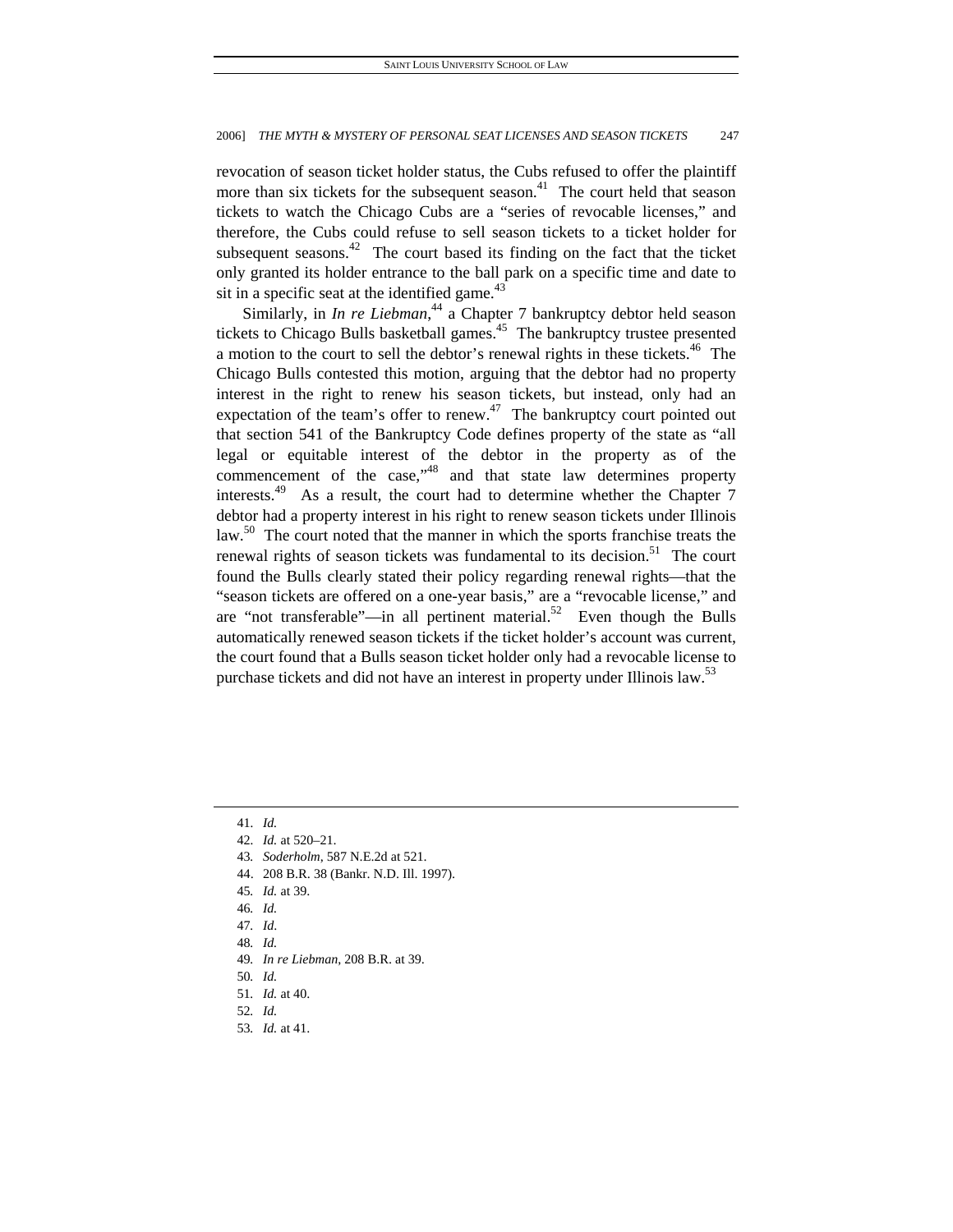# *D. Bankruptcy Courts Find a "Property Interest" in Season Tickets*

While the commonly recognized rule regarding tickets leans toward classifying the tickets as a revocable license, some courts find a more substantial property interest in season tickets. This occurs particularly when the seller posts vague season ticket policies and the seller fails to enforce its policies consistently.54

In *In re I.D. Craig Service Corp.*, 55 a dispute arose regarding the proper ownership of Pittsburgh Steelers season tickets. The bankruptcy court found a property interest existed in the renewal rights of season ticket holder status for a professional football team.<sup>56</sup> There, a Chapter 7 bankruptcy trustee was granted a motion to sell season tickets for the 1990–1991 Pittsburgh Steelers football games.<sup>57</sup> Accordingly, the trustee sold fourteen tickets to all remaining games in the season by dividing the tickets into six groups.<sup>58</sup> Additionally, the bankruptcy trustee moved to sell the renewal rights in the same tickets.<sup>59</sup> The trustee supported this motion by showing that, at the time, the Pittsburgh Steelers had a transfer policy that allowed season ticket holders to transfer tickets to another individual or company for a nominal fee.<sup>60</sup> Additionally, arguing that the renewal rights were property of the bankruptcy estate, the trustee claimed the football team's tradition of offering season tickets to the ticket holder on an annual basis "evidences the existence of rights in the holder to renew the season tickets."<sup>61</sup>

The seller of the season tickets, Sports, Inc., opposed the motions to sell the tickets and the rights to future season tickets with several arguments. It argued that the sale would violate state anti-scalping laws,  $62$  that the transfer would be unfair to fans on the season ticket waiting list,  $63$  and that the transfer to multiple groups violated its policy of limiting the number of ticket transfers an account could execute in a given year. $64$  Despite these arguments the bankruptcy court confirmed the sale of the tickets and renewal rights.<sup>65</sup>

 <sup>54.</sup> Reese et al., *supra* note 5, at 167.

 <sup>55. 138</sup> B.R. 490 (Bankr. W.D. Penn. 1992).

<sup>56</sup>*. Id.* at 502.

<sup>57</sup>*. Id.* at 492. These season tickets were previously owned by the debtor, but during the bankruptcy proceedings, were transferred to the trustee's name as part of the debtor's estate. *Id.* at n.2.

<sup>58</sup>*. Id.*

<sup>59</sup>*. Id.*

<sup>60</sup>*. In re I.D. Craig Service Corp*., 138 B.R. at 492.

<sup>61</sup>*. Id*.

<sup>62</sup>*. Id*.

<sup>63</sup>*. Id*. at 497.

<sup>64</sup>*. Id*. at 492.

<sup>65</sup>*. In re I.D. Craig Service Corp*., 138 B.R. at 495.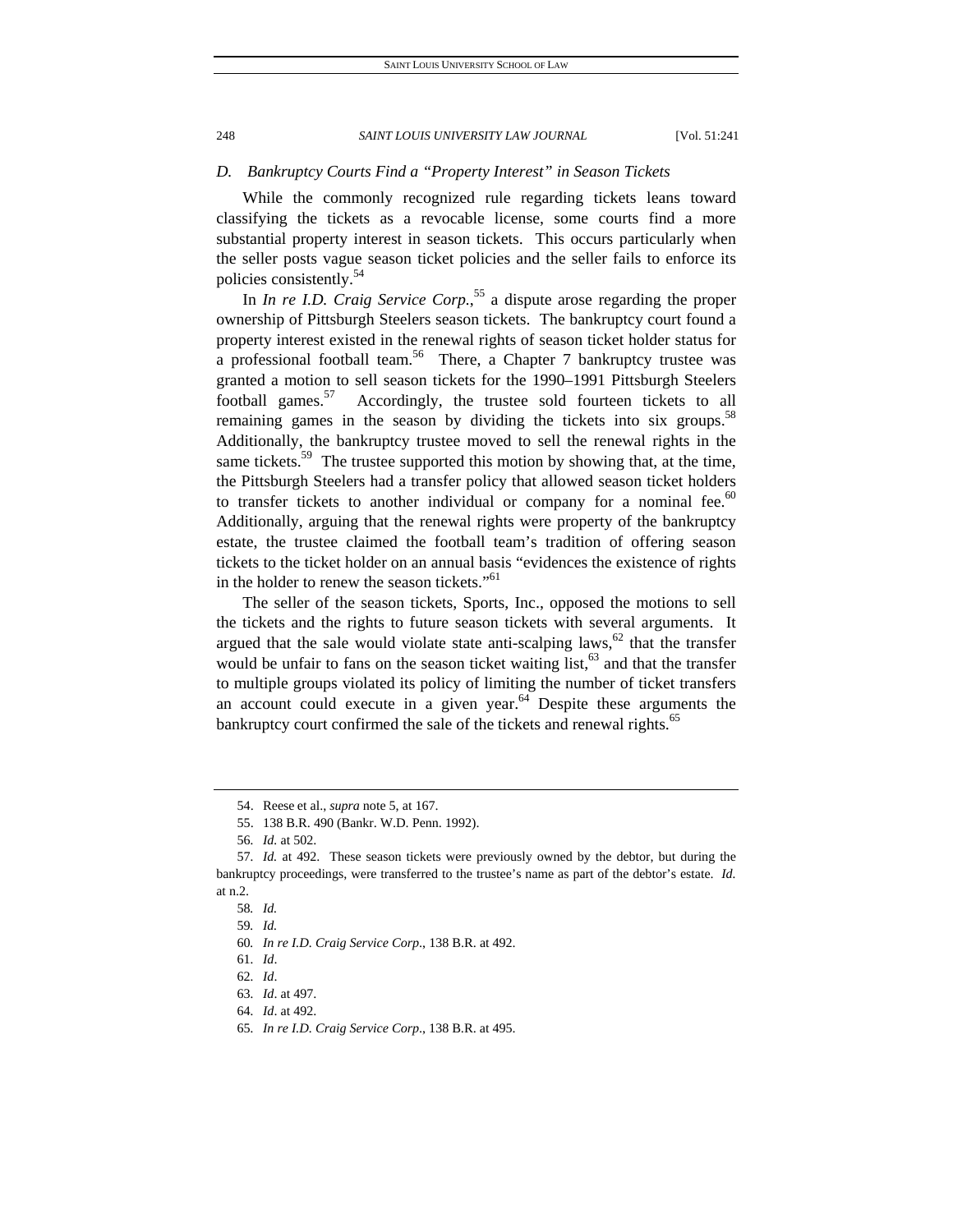The court discredited each of the seller's arguments opposing the sale. The court determined the separate sale of the season tickets and the right to future season tickets did not violate the state's anti-scalping law, which makes it illegal to resell tickets or "evidence of the right of entry" at a price higher than the face value of the ticket.<sup>66</sup> The tickets were not sold at a price higher than face value, so sale of the tickets did not violate the statute.<sup>67</sup> Furthermore, the court found the sale of the trustee's season ticket holder status, which entails the right to renew season tickets, is not subject to the anti-scalping laws because it is not a ticket or "evidence of the right of entry to any place of amusement."<sup>68</sup> Rather, season ticket holder status evidences the "right to receive the offer to purchase the season tickets."<sup>69</sup>

The court next refuted the argument that the transfer would be unfair to the individuals on the season ticket waiting list by pointing out that the seller provided no guarantee the tickets at issue would actually go to individuals on the wait list if the transfers were barred.<sup>70</sup> The team had discretion in allocating returned tickets; for example, the seller could distribute the tickets in various ways other than through the season ticket waiting  $list.^{71}$  Indeed, the seller's practice of transferring tickets based on the season ticket holder's request, which also bypassed the waiting list, supported this finding.<sup>72</sup>

Finally, the court noted that while the seller's transfer policy restricting transfers to one-per-year per account may have existed in the early 1980's to ease bookkeeping, the policy had been abolished or ignored for the previous five years.<sup>73</sup> The evidence showed that in recent years the team focused on customer satisfaction and made exceptions to its policy, allowing several complicated ticket transfers.<sup>74</sup>

The seller argued each ticket had language indicating that, as a revocable license, the seller was not bound to offer future season tickets for purchase.<sup>75</sup> However, the court reasoned that the seller cannot deny the trustee's request to transfer the season ticket holder status based on revocability of the tickets because the tickets and the renewal rights were "separate and distinct

<sup>66</sup>*. Id*. at 499–500.

<sup>67</sup>*. Id*. at 499.

<sup>68</sup>*. Id*. at 500. The Pennsylvania anti-scalping law "prohibits the resale of any tickets of admission, or any other evidence of the right of entry to any place of amusement, at a price higher than the established price fixed by the owners of such place of amusement, without having first obtained a license to so resell or engage in such business from the licensor." *Id*. at 499 (quoting 4 PA. STAT. ANN. § 202).

<sup>69</sup>*. Id*. at 500.

<sup>70</sup>*. In re I.D. Craig Service Corp*., 138 B.R. at 497.

<sup>71</sup>*. Id*.

<sup>72</sup>*. Id*.

<sup>73</sup>*. Id*. at 499.

<sup>74</sup>*. Id*.

<sup>75</sup>*. In re I.D. Craig Service Corp.*, 138 B.R. at 493.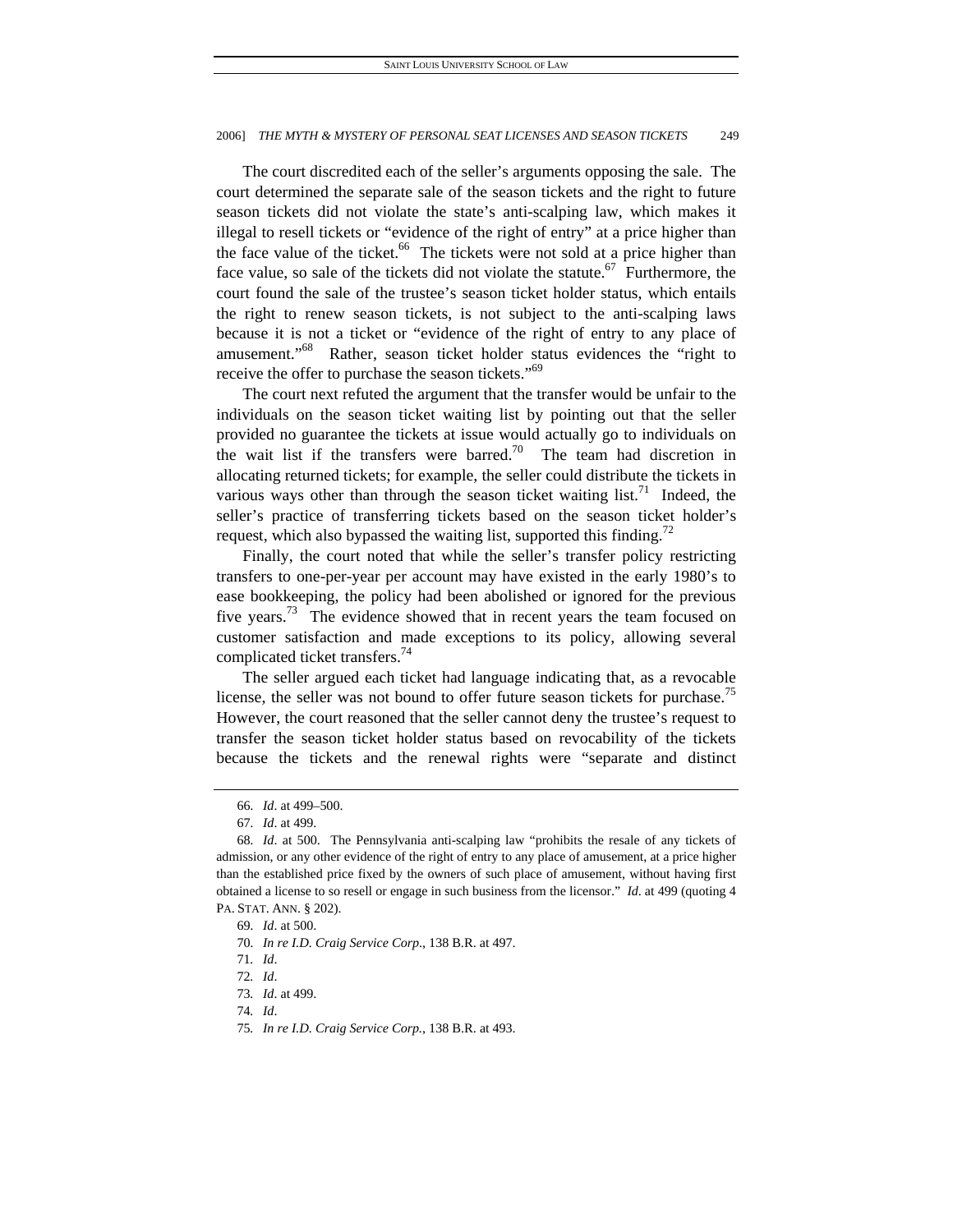interests."<sup>76</sup> Additionally, the seller's language in ticket policies contradicted its argument that the season tickets were revocable licenses.<sup>77</sup> The seller's annually distributed handbook had a transfer policy which stated that the "season ticket holder of record may transfer *ownership*."78 Also, the handbook referred to the season ticket holder as the "owner" on two occasions and contained a section entitled "SEASON TICKET OWNERSHIP."<sup>79</sup>

Furthermore, the court found the ticket seller's policies and practices regarding season tickets created an expectancy interest in the renewal rights of season ticket holders. $80$  First, the seller, in accordance with its season ticket renewal policy, automatically offered season ticket holders tickets to the upcoming season of Pittsburgh Steelers home games on an annual basis, allowing the purchaser to retain season ticket holder status as long as he continued to purchase the season tickets. $81$  This was evidenced by both its past actions and its renewal policy, which was outlined in the season ticket holder handbook. $82$  Additionally, the court noted the sellers had never withheld an offer to a current season ticket holder to renew season tickets.<sup>83</sup> As a result, the season ticket holder reasonably expected that the right to renew season tickets would continue indefinitely. $84$  The court held that the trustee had a property interest in the season ticket holder's right to renew the season tickets.<sup>85</sup> This was a result of the seller's practice of encouraging the season ticket holders' expectation of annually renewing their status or to transfer their status upon written request and payment of a five dollar fee. $86$  Based on the presence of interested purchasers of the season ticket holder status and the existence of a waiting list for season tickets, the court found the renewal rights present were valuable property of the bankruptcy estate which could be sold under section 541 of the Bankruptcy Code.<sup>87</sup>

More recently, *In re Platt<sup>88</sup>* considered the ownership interest of season tickets for the Boston Red Sox. In this case, a Chapter 11 trustee attempted to

81*. In re I.D. Craig Service Corp.*, 138 B.R. at 493.

85*. Id*. at 495.

- 87*. Id*. at 495.
- 88. 292 B.R. 12 (Bankr. Mass. 2003).

<sup>76</sup>*. Id*. at 494.

<sup>77</sup>*. Id*. at 498 n.15.

<sup>78</sup>*. Id*. at 498 & n.15 (emphasis added).

<sup>79</sup>*. Id*. at 498 n.15.

<sup>80</sup>*. In re I.D. Craig Service Corp.*, 138 B.R. at 495. *Contra In re* Harrell, 73 F.3d 218, 220 (9th Cir. 1996) (holding that under Arizona law, the Phoenix Suns season ticket holders' expectation of renewal of the season tickets is not a property right when the renewal opportunity is revocable).

<sup>82</sup>*. Id*.

<sup>83</sup>*. Id*. at 497.

<sup>84</sup>*. Id*. at 502.

<sup>86</sup>*. In re I.D. Craig Service Corp*., at 495–96.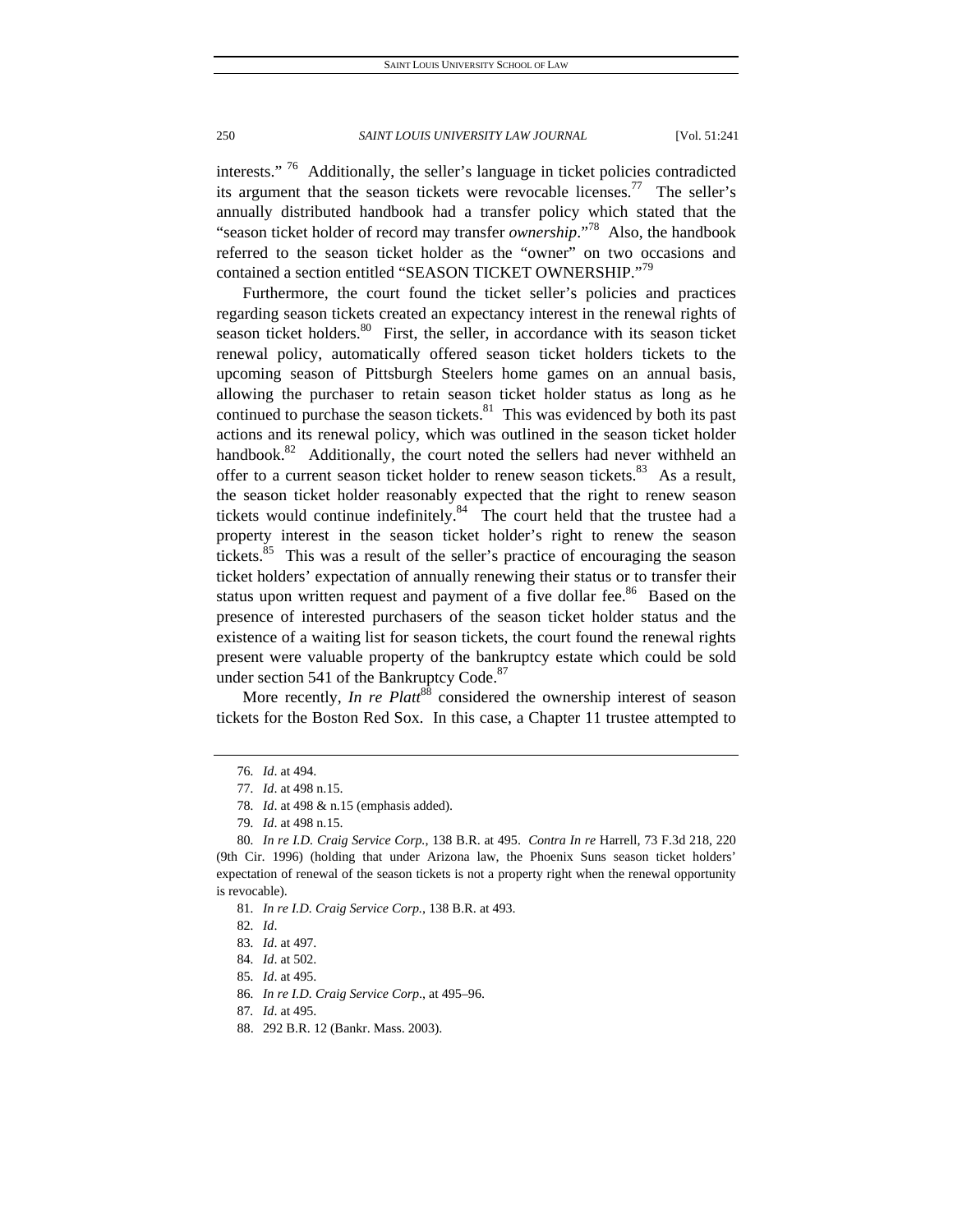sell at public auction four season tickets to the Boston Red Sox 2003 baseball season and the right to future renewals of season tickets.<sup>89</sup> The Red Sox opposed the sale, arguing that the sale of the tickets violated anti-scalping laws and conflicted with the Red Sox non-transfer policy.<sup>90</sup> But, the bankruptcy court dismissed the anti-scalping argument, finding it did not apply to the bankruptcy trustee, who was not "engaged in the business of reselling tickets within the meaning of the statute."<sup>91</sup>

Additionally, the trustee argued the past practice by the Red Sox of allowing parties to transfer season tickets created a reasonable expectation that renewal rights could be sold as a property interest.<sup>92</sup> The court agreed with the trustee, ruling that the Red Sox season tickets were property.<sup>93</sup> Because the team automatically sent renewal letters to season ticket holders each year, season ticket holders' had reasonable expectations of renewal, prompting the court to find a renewal right in the season tickets.<sup>94</sup>

Moreover, the court found that the Red Sox allowed transfers of season tickets between family members, in the case of corporate mergers or name changes, and in "special courtes[y]" situations, without requiring any special investigation into the truthfulness of transfers between family members and corporations.<sup>95</sup> Furthermore, the team's exceptions to its non-transfer policy for such "special courtesies" were subject to the discretion of upper-level management.<sup>96</sup> The court held that the practice of automatically renewing season tickets and arbitrarily allowing the transfer of tickets created a property interest in the season ticket holder.<sup>97</sup> The Red Sox ultimately won, however, because the bankruptcy trustee failed to prove that the debtor, and therefore the estate, owned the season tickets they were attempting to sell.<sup>98</sup>

These cases "demonstrate that the legal trend in regard to ticket transfers in professional sports appears to be favoring the ability of season ticket holders to prevail in establishing property rights."<sup>99</sup> While the team structures the contract as a license, courts have begun to look beyond the contract terms to the policies of the teams to find these property rights. In addition to contract terms and team policies, these courts find weight in the intangible expectation of renewal created by season ticket holder status.

<sup>89</sup>*. Id*. at 13–14.

<sup>90</sup>*. Id*. at 14.

<sup>91</sup>*. Id*. at 18 n.5 (quoting MASS. GEN. LAWS ANN. ch. 140, § 185A (1924)).

<sup>92</sup>*. Id*. at 14.

<sup>93</sup>*. In re Platt*, 292 B.R. at 17.

<sup>94</sup>*. Id*.

<sup>95</sup>*. Id*. at 18.

<sup>96</sup>*. Id*.

<sup>97</sup>*. Id*. at 17.

<sup>98</sup>*. In re Platt*, 292 B.R. at 17.

 <sup>99.</sup> Reese et al., *supra* note 5, at 186.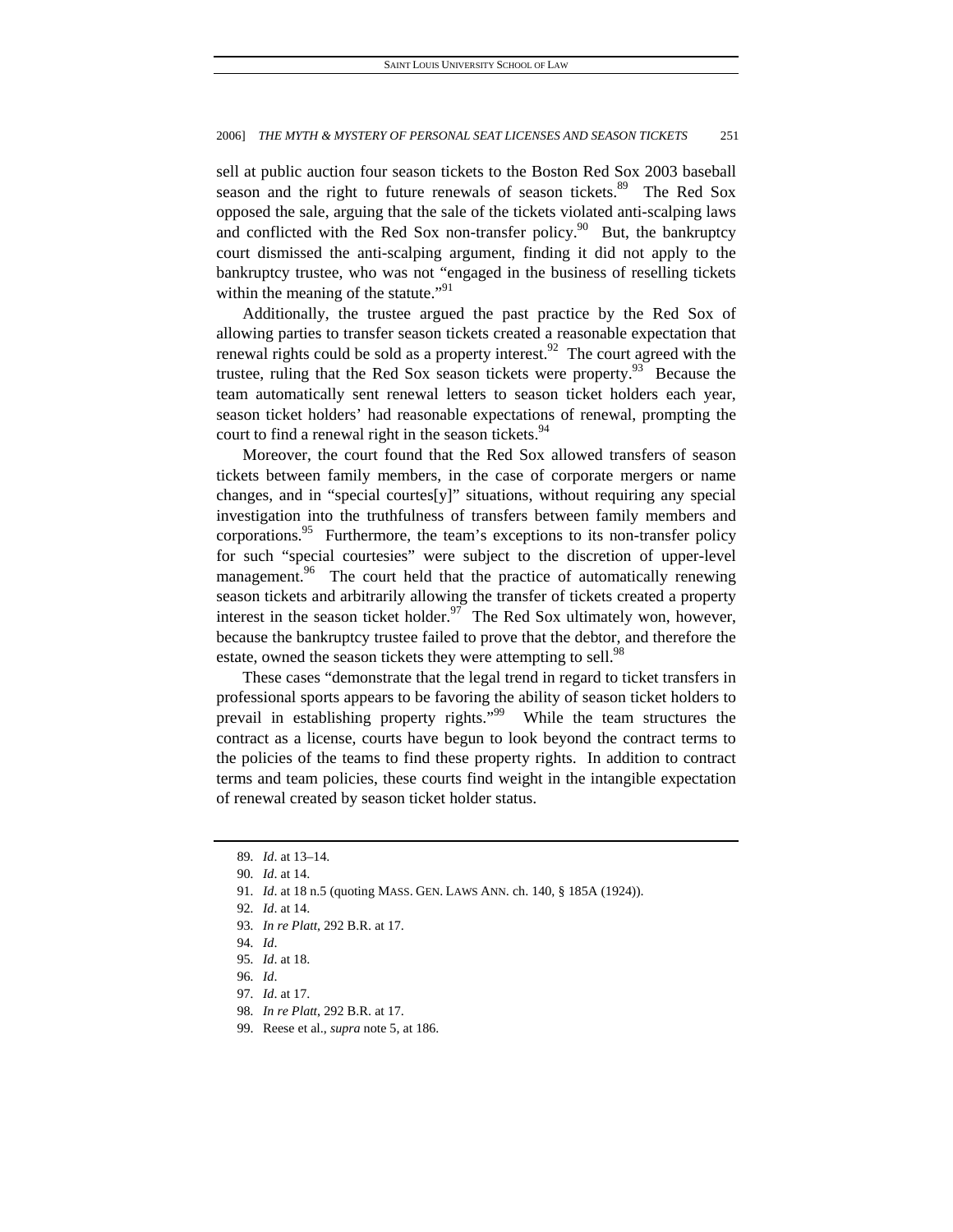## *E. Courts Find Property Interest in Personal Seat Licenses*

Similar to the analysis followed by courts with respect to season tickets, courts are finding property interests in PSLs which are greater than the interests common to a license. In *Marinik v. Cascade Group*, 100 a judgment creditor secured orders from a municipal court in Cleveland to garnish personal property of its debtor.<sup>101</sup> The garnishment orders resulted in the attachment of two personal seat licenses for season tickets to the Cleveland Browns' football games and two sets of season tickets for the same team.<sup>102</sup> The debtor had purchased the personal seat licenses for  $$1,000$  per seat.<sup>103</sup> With the purchase, the debtor gained a permanent right to purchase Browns season tickets on an annual basis.<sup>104</sup>

In spite of a transfer restriction policy prohibiting any transfer of the seat licenses for a period after the purchase of the seat license, the magistrate found that a personal seat license is "personal property that is vested in the owner and that is alienable by the terms of the grantor's document that creates the right in the property owner."105 Following the *In re I.D. Craig Serv. Corp.*106 decision, the magistrate reasoned that a PSL does not merely constitute a license to purchase season tickets to the sporting event, but it also provides "a valuable expectancy interest in renewable rights to season tickets . . . a wholly separate and distinct interest from game tickets."107 Because the PSLs were property of the debtor and properly attached, the PSLs were to be transferred to the judgment creditor,  $^{108}$  resulting in a \$2,000 reduction of the amount the debtor owed to the judgment creditor.<sup>109</sup>

109*. Id*. at 881. The personal seat licenses were valued at \$2,000, or \$1,000 per seat, after a great deal of argument regarding their valuation. *Id*. at 879. While the fair market value of an attached article is normally the value credited to the judgment-debtor's account, the valuation of the personal seat licenses was more difficult. *Id*. at 881. In *Marinik*, the fair market value of the personal seat license was not ascertainable because the PSLs were subject to a transferability restriction, limiting transfer of the PSL's until May 1, 2000. *Id*. at 879. As a result, the parties presented opinions about the present value of the seat licenses and the value after the transferability restriction was lifted. *Id*. However, the magistrate found these opinions were too speculative, and thus, valued the seat licenses at \$1,000 each. *Id.* at 879–80. Due to the transferability restriction, the only possible buyer at the time of attachment was the Cleveland Browns. *Id*. at 881. The Cleveland Browns' policy limited the club to paying a PSL holder, on

 <sup>100. 724</sup> N.E.2d 877 (Ohio Mun. Ct. 1999).

<sup>101</sup>*. Id*. at 878*.*

<sup>102</sup>*. Id*.

<sup>103</sup>*. Id*. at 879.

<sup>104</sup>*. Id*. The personal seat licenses were sold in the late 1990s by the city of Cleveland to finance the construction of a new stadium for the Browns: Cleveland Stadium. *Id.*

<sup>105</sup>*. Marinik*, 724 N.E.2d at 880.

 <sup>106. 138</sup> B.R. 490 (Bankr. W.D. Penn. 1992).

<sup>107</sup>*. Marinik*, 724 N.E.2d at 880.

<sup>108</sup>*. Id*. at 879.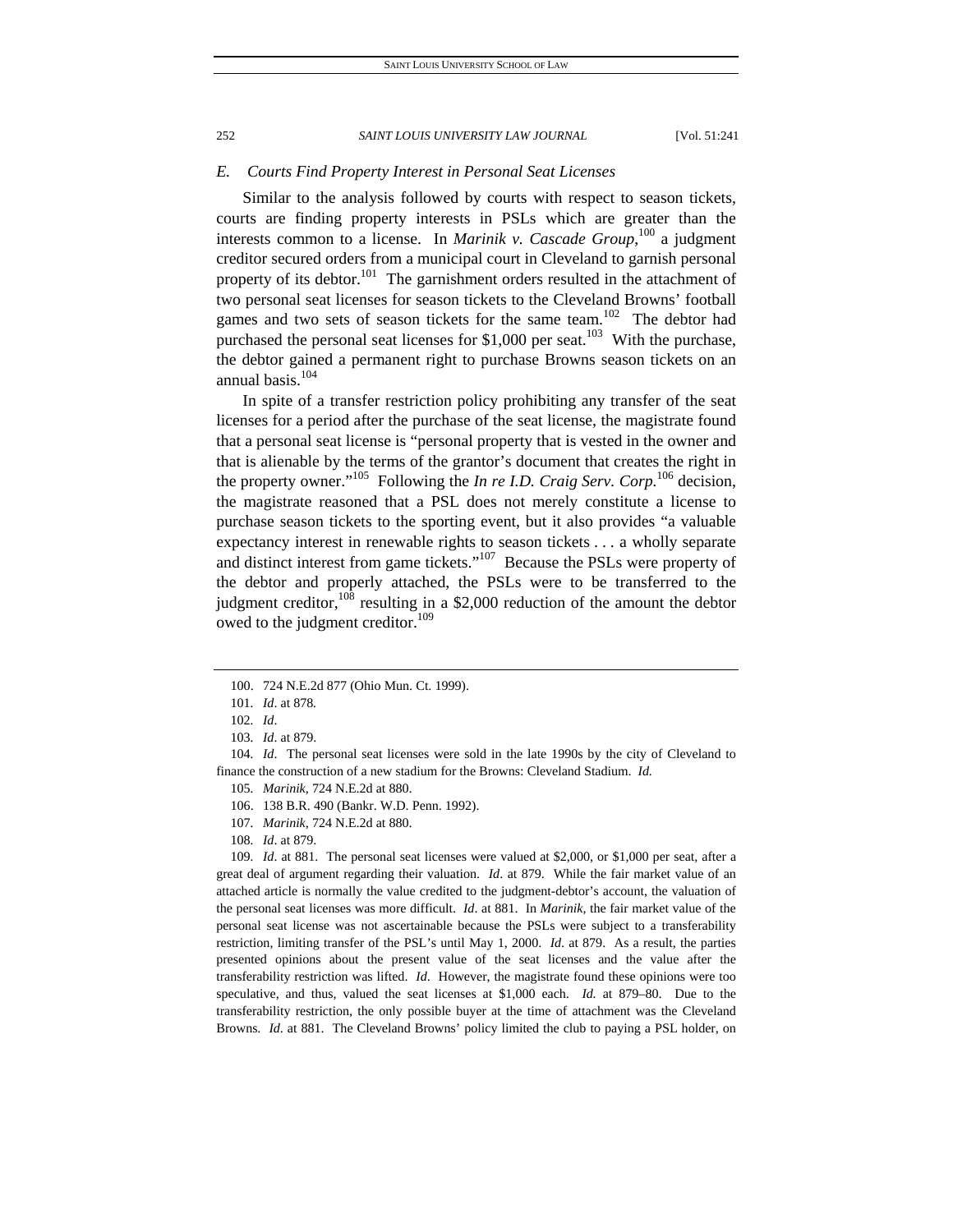These cases illustrate the divided opinions and lack of uniformity regarding the proper treatment of ownership and rights bestowed upon season ticket and PSL holders. For this reason, it is important to reach a more conclusive determination.

# III. PROPERTY INTERESTS IN SEASON TICKETS AND PERSONAL SEAT LICENSES

Because the cases finding "property interests" in season tickets are mostly in the context of bankruptcy and debt judgments, it is important for sports fans and franchises alike to determine if the "property interest" analysis can be carried into other contexts. For example, this analysis could play a role in contract disputes that arise when the team relocates to a new stadium or modifies their existing stadium, when a fan attempts to sell her rights with respect to the season ticket or the PSL, or when a fan contests the team's revocation of the fan's ticket purchasing rights.

Property, as defined in *Black's Law Dictionary*, is "the right to possess, use, and enjoy a determinate thing" or "the right of ownership."<sup>110</sup> Courts have cited several factors to indicate property ownership.<sup>111</sup> These include: dominion, control, title, possession, and right of disposition, as well as the ability to exclude others from interfering with the property.<sup>112</sup> Property is an aggregate of these rights and characteristics relating to ownership. $^{113}$  A determination defining something as property involves careful analysis of the implicit public policy considerations and concerns.<sup>114</sup>

Possession is an ambiguous, yet key concept in property law. Possession of property entails the power and intent to control such property<sup>115</sup> or "the exercise of dominion over property."116 One is said to be in possession of something when he has "apparent control" or the "power of excluding others."<sup>117</sup>

Additionally, the right of disposition, to sell and transmit property, is an important right that accompanies property ownership. This right indicates control over the property by giving the property owner the ability to alter his or

117*. Id*.

repurchase of the PSL, the original contract price for the PSL, which in this case was \$1,000 per seat. *Id*. at 879–80.

 <sup>110.</sup> BLACK'S LAW DICTIONARY 1232 (7th ed. 1999).

 <sup>111. 73</sup> C.J.S. *Property* § 44 Incidents of Ownership (2006).

<sup>112</sup>*. Id*.

<sup>113</sup>*. In re* Kimura, 969 F.2d 806, 810 (9th Cir. 1992).

<sup>114</sup>*. See generally* Moore v. Regents of Univ. Cal., 793 P.2d 479 (Cal. 1990), *cert. denied*, 499 U.S. 936 (1991) (holding public policy demands that a patient's excised cells are not the property of the patient because finding such would constrain medical research and technology).

 <sup>115. 63</sup>C AM. JUR. 2D *Property* § 28 (2006).

 <sup>116.</sup> BLACK'S LAW DICTIONARY 1183 (7th ed. 1999).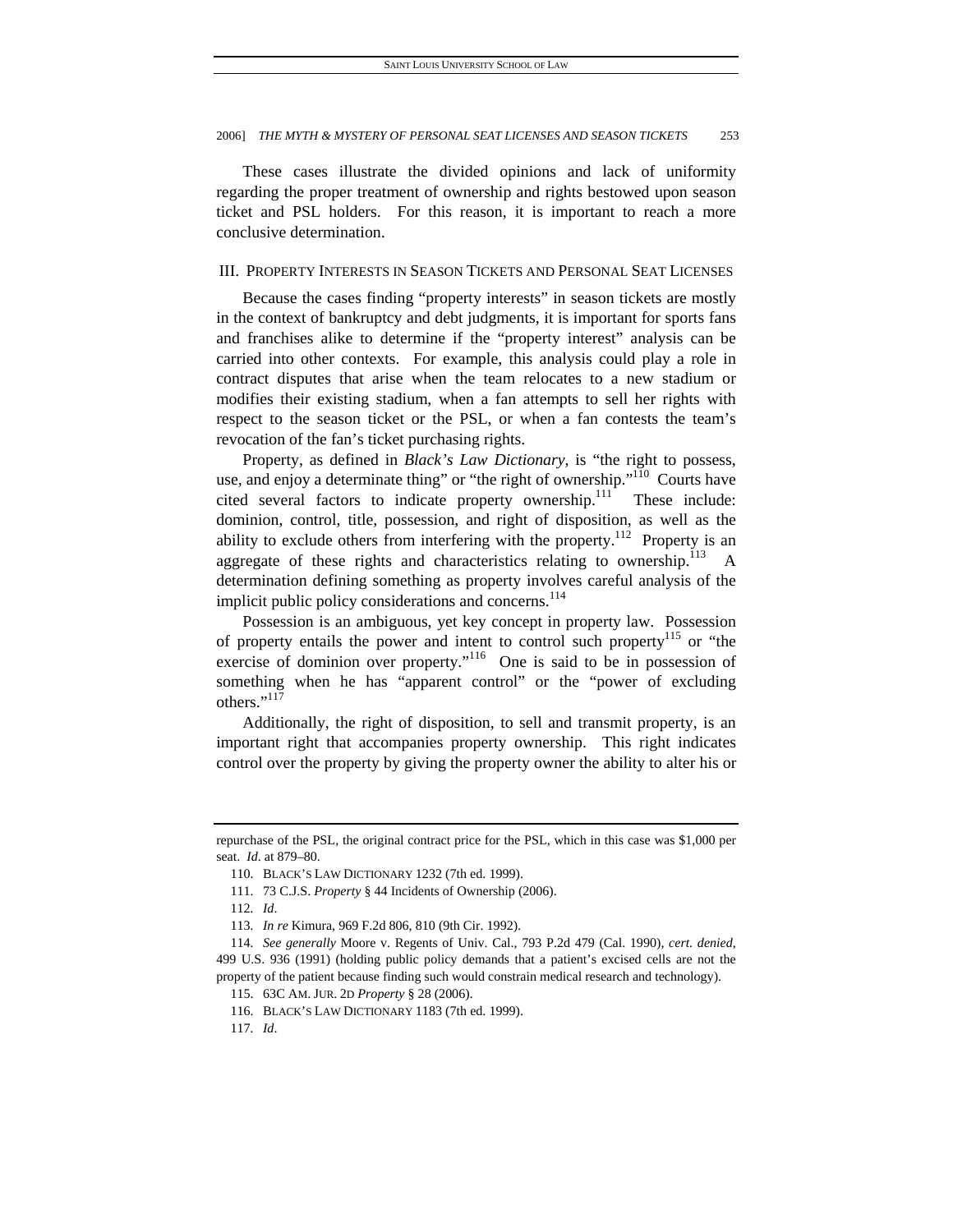her rights and entitlements.<sup>118</sup> If property rights "cannot be transferred, there is no way of shifting a resource from a less productive to a more productive use through voluntary exchange."<sup>119</sup>

The *Restatement of the Law of Property* defines each of these factors as a single property interest.<sup>120</sup> The sum of all interests which a person could legally have with respect to an item comprises "complete property" in the item.<sup>121</sup> An individual who has complete property in a thing, either personal items or land, is deemed "owner" of the thing.<sup>122</sup> If an individual does not "own" the "complete property," but retains rights and privileges with respect to the property, then he holds an interest in the property.<sup>123</sup> A license, for example, represents an incomplete form of property, or a property interest. It grants the holder restricted rights in the property—usually the right to use the property for a particular purpose—but it limits the right of the license holder to devise or dispose of the property.

# *A. Season Tickets*

With respect to season tickets, the season ticket holder clearly does not have complete property ownership of the seat. The holder of season tickets does have the right to sit in the seat and exclude others from the seat during the event, and therefore, has possession of the seat when she attends the sporting event. Nevertheless, she does not enjoy full possession or control over the seat itself. For example, the season ticket holder's rights in regard to the seat are limited to the specific sporting event. A season ticket holder holds no right to possess the seat or exclude others from the seat when that sporting event is over, or even during other, non-sporting events in the stadium. Furthermore, the season ticket holder is not entitled to make changes to the seat or physically remove the seat from the stadium.

Indeed, these restrictions are placed on the season ticket holder as a matter of public policy. The team and the public require uniformity among the seats to ensure the viewing abilities of surrounding fans. Also, the team and the public must limit the ability of the fan to enter the stadium and make use of the

 <sup>118.</sup> Energy Oils, Inc. v. Mont. Power Co., 626 F.2d 731, 736 (9th Cir. 1980); Susannah L. Baker, *It's All Fun and Games Until Somebody Declares Bankruptcy: A Debtor's Right to Season Ticket Holder Status*, 14 BANKR. DEV. J. 159, 174 (1997); *see* OLIN L. BROWDER, JR. ET AL, BASIC PROPERTY LAW 218 (4th ed. 1984).

 <sup>119.</sup> ROGER A. CUNNINGHAM ET AL., THE LAW OF PROPERTY 3 (2d ed. 1993).

<sup>120</sup>*. Id*. at 4 (citing RESTATEMENT OF THE LAW OF PROPERTY §§ 1–10 (1936)). The Restatement is based on Wesley Hohfeld's analysis of property and the "legal relations between persons with respect to 'things.'" *Id*. at 3.

<sup>121</sup>*. Id.* at 4.

<sup>122</sup>*. Id.*

<sup>123</sup>*. Id.* Interests include any "right, privilege, power or immunity or . . . 'varying aggregates of rights, privileges, powers, and immunities.'" *Id.*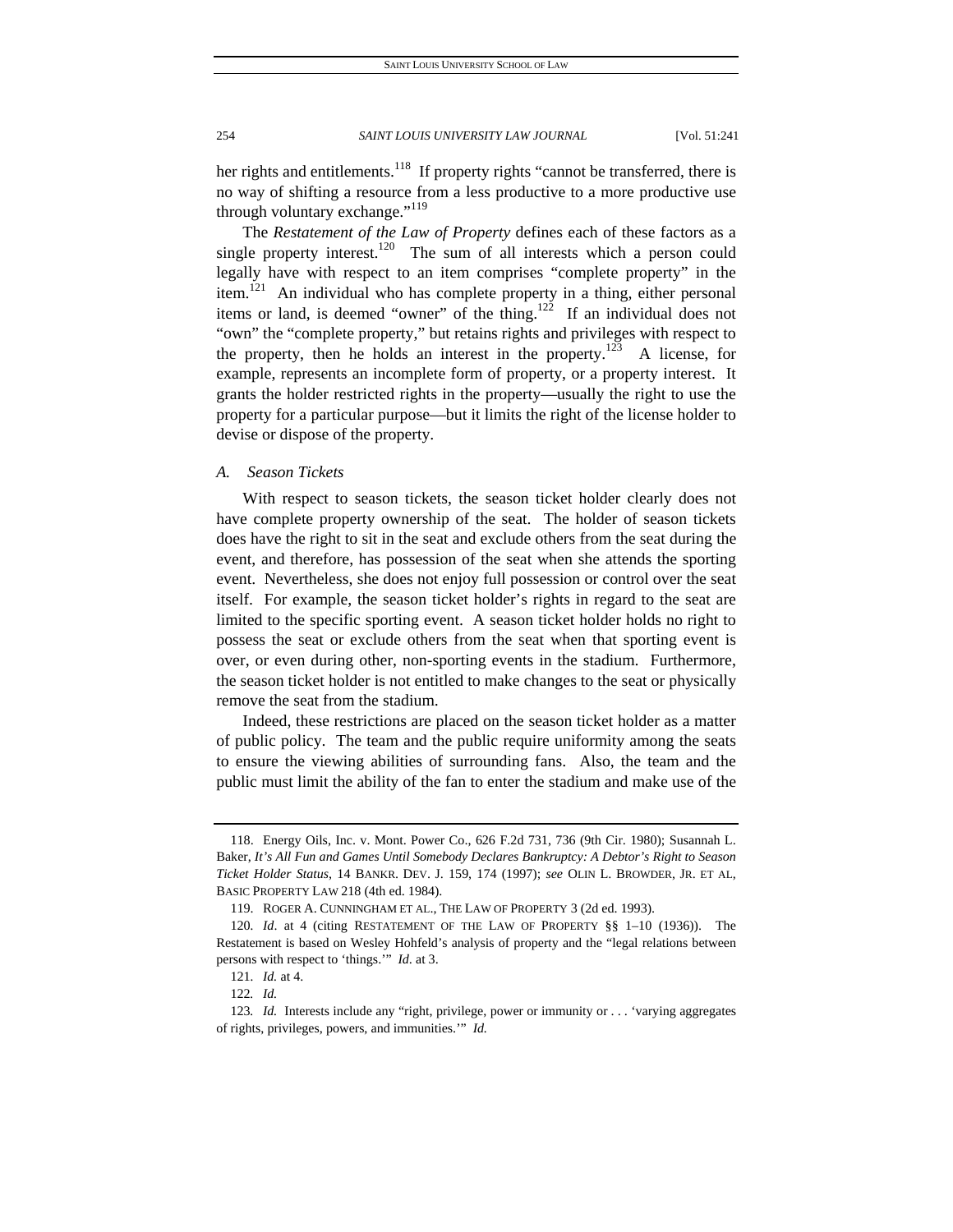seat to times in which a sporting event is taking place. It would be a drain on the resources of the franchise and the community to require policing of the stadium grounds and other services expected by the season ticket holder when an event is not occurring.

On the other hand, a season ticket holder's status and right to purchase future tickets could be deemed more closely akin to property. A season ticket holder gains status and the right to future season tickets when she contracts for the tickets and pays her account. She uses and enjoys this status when she purchases additional tickets and relocates to better seats. Additionally, renewal of the season tickets each year gives her the right to enjoy the sporting events in subsequent seasons. As long as the season ticket holder continues to renew her season tickets on an annual basis, she excludes other fans from the season ticket holder status.

However, the season ticket holder's interest in her status and renewal rights is subject to some caveats. The season ticket holder loses her status if she fails to purchase season tickets for a year. Moreover, the season ticket holder's status, in some cases, may be revoked if the season ticket holder violates team policies through activities such as conduct disrespectful to other fans or scalping.<sup>124</sup> However, unless cause for revocation exists, teams often automatically extend to the season ticket holder the opportunity for renewal.

The season ticket holder's ability to transfer her season ticket status varies from team to team. But generally, season ticket holders have limited rights to transfer.<sup>125</sup> If the season ticket holder does enjoy the right to transfer his account to another individual or entity, she often has no right to transfer status or account seniority, which is of high importance to the season ticket holder and the potential transferee.<sup>126</sup> These limitations greatly diminish the argument that a season ticket holder owns her status. Yet, as the season ticket seller's policies for transfer of season ticket holder status relax and the ability to transfer the season tickets increases, the season ticket holder status and the rights to renew the status more closely resemble a complete property interest.

Undoubtedly, the season ticket holder's interest does not completely resemble full ownership interest in a property. Yet, Jeremy Bentham defined property as the "'expectation . . . of being able to draw such or such an

<sup>124</sup>*. See, e.g.*, *supra* note 17 and accompanying text.

 <sup>125.</sup> SAN FRANCISCO 49ERS 2005 SEASON TICKET HOLDER HANDBOOK 2 (San Francisco 49ers, San Francisco, CA 2005). As PSLs have become increasingly popular, a number of season ticket holders are required to purchase PSLs for the right to purchase season tickets. As a result, the season ticket holder who is also a PSL owner has greater ability to transfer renewal rights.

<sup>126</sup>*. Id.* The account seniority is important to season ticket holders because it factors into seat relocation and upgrades, the number of post-season tickets to which a holder is entitled and purchase of additional post-season tickets. GREEN BAY PACKERS SEASON TICKETS, *supra* note 17.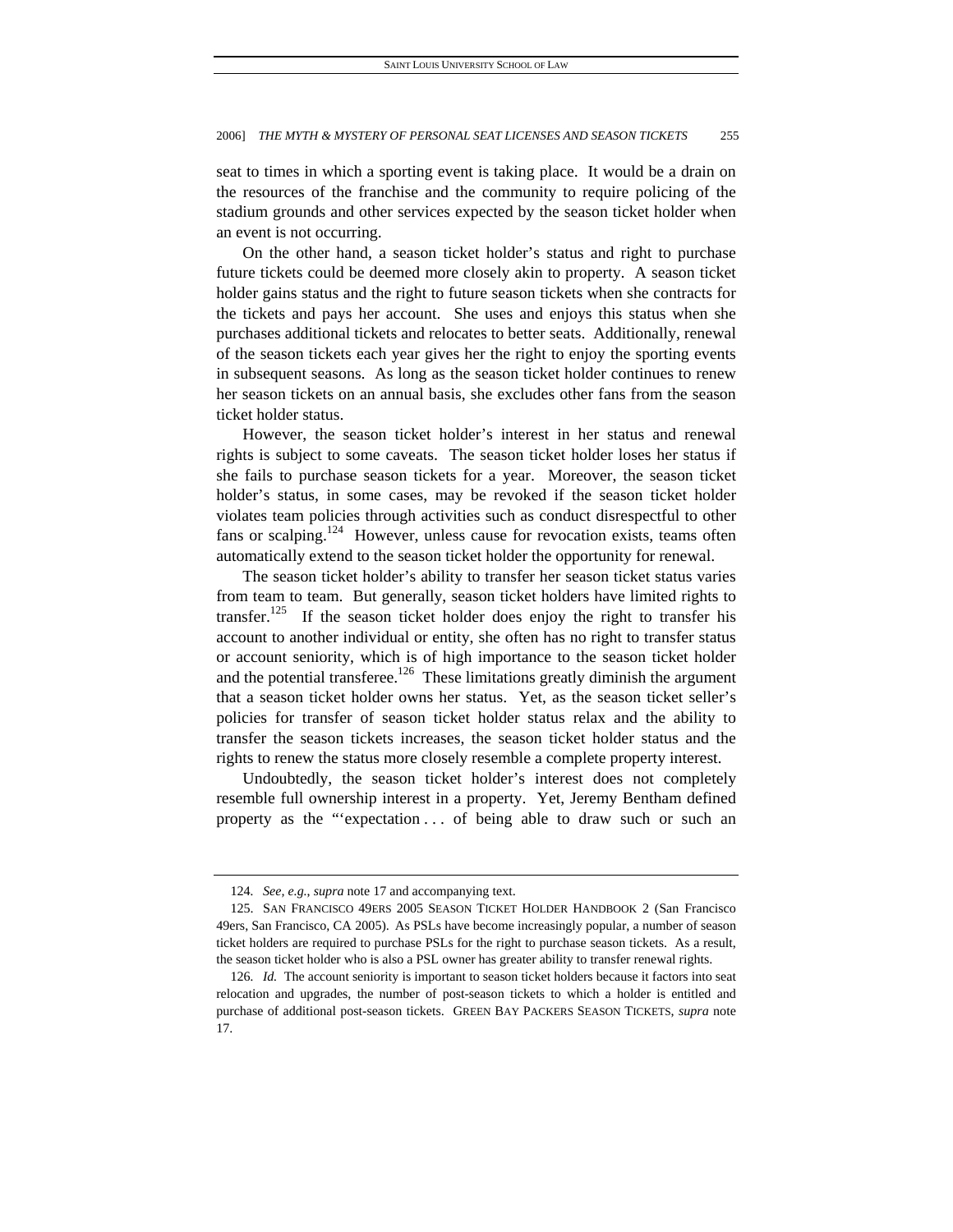advantage from the thing' in question, 'according to the nature of the case.'"<sup>127</sup> In the case of season tickets, the season ticket holder, through the team's automatic renewal of status, holds the great expectation of being able to enjoy the use of the season tickets and being able to take advantage of the right to renew their season ticket holder status for years to come.<sup>128</sup> This expectation gives force to the argument that season ticket holder status is more than a mere license.

Furthermore, this expectation of renewal rights and perpetual enjoyment of the status is a function of the fan's loyalty to the team which has developed over time, regardless of the changing team composition that results from retirement, trade agreements, and free agency of players.<sup>129</sup> The fan is encouraged, through franchise marketing and merchandising, to root for the uniform and those who wear it. $^{130}$  As a result of this expectation and loyalty created by the season ticket holder status, the team develops a profound bond that links the fan to the franchise through successive generations.<sup>131</sup> Many sports writers and psychologists have written about the phenomenon of fan

The knowledge that they will have the first opportunity to renew their seats next season is part of the inducement to fans to buy season tickets. Even if season ticket holders do not attend all games or the team has a losing season, they realize that next year's performance might be better and they will have the first opportunity to buy tickets which are in very high demand.

*In re* I.D. Craig Service Corp., 138 B.R. 490, 502 (Bankr. W.D. Penn. 1992).

129*. See* Chico Harlan, *Why Do They Keep Coming Back? Some Fans Are Hopelessly Devoted to the Pirates, a Team That in the Past 12 Years Has Had Little Hope*, PITT. POST– GAZETTE, May 21, 2005, at E1.

[Baseball fans] attend games . . . for many reasons. Because they just love [the stadium]. Because of the drip-by-drip drama of a sport with no time limit. Because of a specific player. Because of the chance to watch a particular opponent. Because baseball is a summer sport. Because baseball is a family sport. Because baseball is an American sport.

 130. For example, the Carolina Panthers market themselves as "the team of the Carolinas, North and South." Lorenzo Perez, *Panther Pride Swells in Netland*, THE NEWS & OBSERVER (Raleigh, N.C.), Jan. 22, 2006, at A1; *see also* Dean Bonham & Don Hinchey, *As Baby Boomers Age, Sports Business Will Need a New Game Plan*, ROCKY MOUNTAIN NEWS, Nov. 5, 2005, at 6C (discussing new market strategies professional sports teams require to encourage team loyalty in the next generation of sports fans).

131*. See* Monmaney, *supra* note 6, at A1. "Americans have a surprisingly complicated bond with their home teams." *Id.* Indeed, "[m]any people here look at football not just as a sport but as a tradition. It has been a bonding process for fathers and sons, one of the few that the male ego would allow. This has been a way of life for many people for many years." *Id.*

*Id.*

 <sup>127.</sup> CUNNINGHAM ET AL., *supra* note 119, at 1 (quoting J. BENTHAM, THEORY OF LEGISLATION 68 (1975)).

 <sup>128.</sup> Courts often recognize this expectation when evaluating whether season tickets or PSLs are property. *See In re* Platt, 292 B.R. 12, 17 (Bankr. Mass. 2003); Marinik v. Cascade Group, 724 N.E. 2d 877, 880 (Ohio Mun. Ct. 1999). This expectation has been recognized in federal bankruptcy court: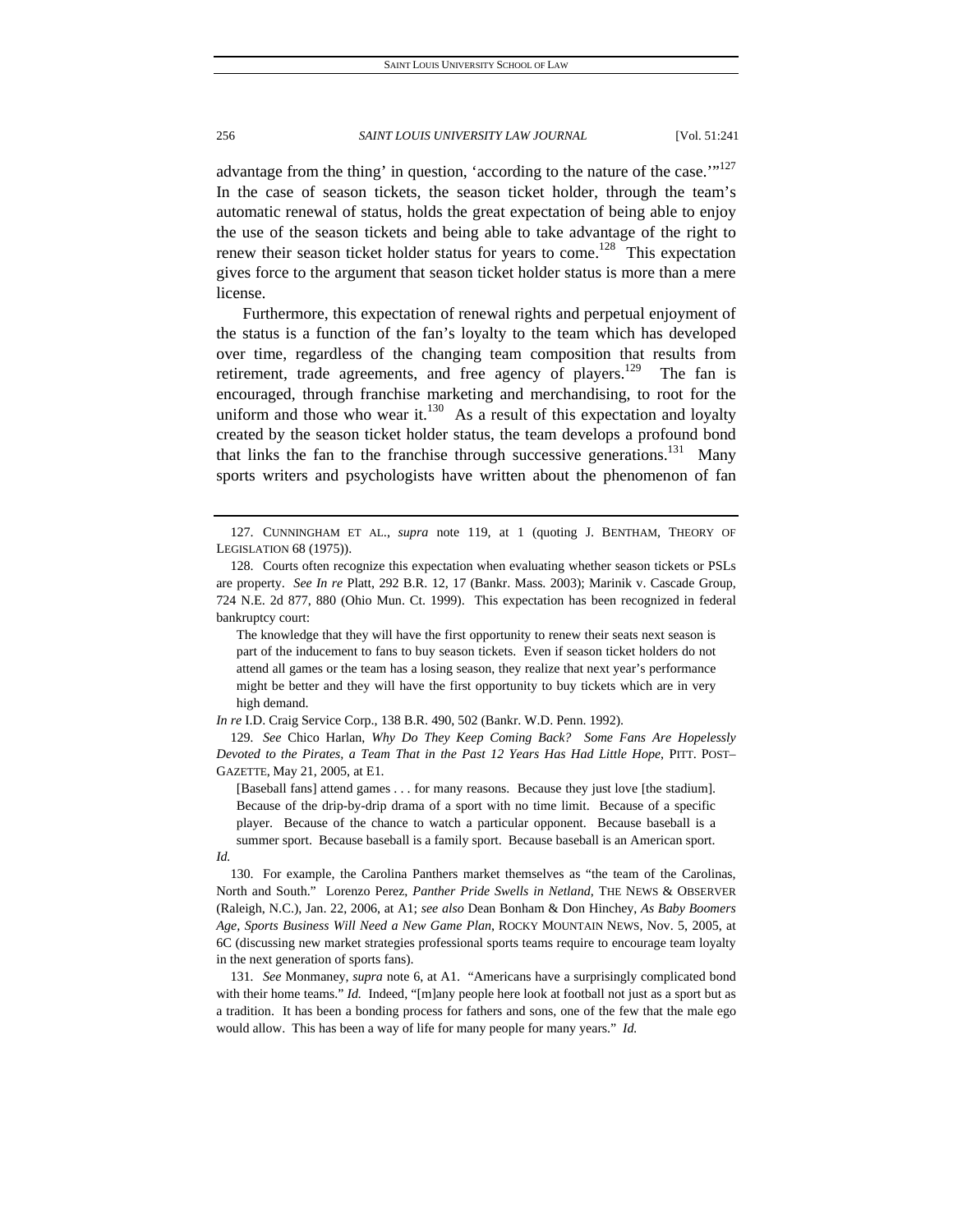loyalty<sup>132</sup> and the resulting expectation, which undercuts the team's argument that season tickets are merely a series of revocable licenses that are personal to the holder.

# *B. Personal Seat Licenses*

While, by name, PSLs are licenses, they are a strange form of license because the PSL owner gains more rights than a traditional licensee. The increased rights accompanying a personal seat license cut toward the fan's argument that PSLs are a complete property interest.

Similar to season tickets, the holder of a personal seat license has the possession of the seat and the right to exclude others from the seat during the sporting event. However, the PSL gives the holder a greater exclusion right by providing the holder the exclusive right to purchase the season tickets for that particular seat as long as the team plays in that stadium. Yet, the PSL holder is subject to revocation, like the season ticket holder, based on failure to purchase tickets for a year or based on conduct related violations.

The personal seat license holder often enjoys more rights of control than the season ticket holder because she has a greater ability to transfer the PSL and its accompanying ticket purchasing rights. While some PSL contracts only give the license holder limited rights to transfer, such as rights to transfer to family members only,  $^{133}$  other contracts give complete authority to the holder to transfer by gift, bequest, or sale to anyone.<sup>134</sup> Often, the PSL is limited to one transfer per season, and the holder is restricted from transferring the PSL for a short period, usually the first season.<sup>135</sup> Still, the ability to transfer the PSL gives it more characteristics associated with complete property ownership.

Teams promoting personal seat licenses tout this feature of "ownership," giving the purchaser the impression that she is making an investment and the expectation that the she gains permanent rights. For example, the St. Louis Cardinals advertised that their Ballpark Founders program gives the seat license holder "the right to *maintain* and *control*, for as long as [the holder

 <sup>132.</sup> In fact, some experts say professional "[s]ports teams are one way of creating cultural identity across lines of race, ethnic background and class." Monmaney, *supra* note 6; *see also* Jeff Baker, *True to Their Team*, THE OREGONIAN, Sept. 9, 2005, at 37 ("Sports is a meeting place where people with nothing else in common can meet and relate to each other as equals."); Beth Gillin, *Fantastic vs. Fanatical: The Devoted. The Johnny–come–latelies. And, Ahem, the Other Extreme*, THE PHILADELPHIA INQUIRER, Jan. 30, 2005, at A1.

 <sup>133.</sup> GREEN BAY PACKERS SEASON TICKETS, *supra* note 17.

 <sup>134.</sup> THE BALLPARK FOUNDERS, *supra* note 19, at 1. The St. Louis Cardinals seat license promotional materials state: "[T]he seat will effectively remain in your control, allowing you to transfer, will or sell the ticket-purchasing right." *Id.*; *see also* CHICAGO BEARS, FOR SOME THERE ARE NOT FOUR SEASONS THERE IS ONLY ONE 22 (Chicago Bears, Chicago, IL 2001) (placing no restrictions on to whom the personal seat license may be transferred).

 <sup>135.</sup> CHICAGO BEARS, *supra* note 134, at 28.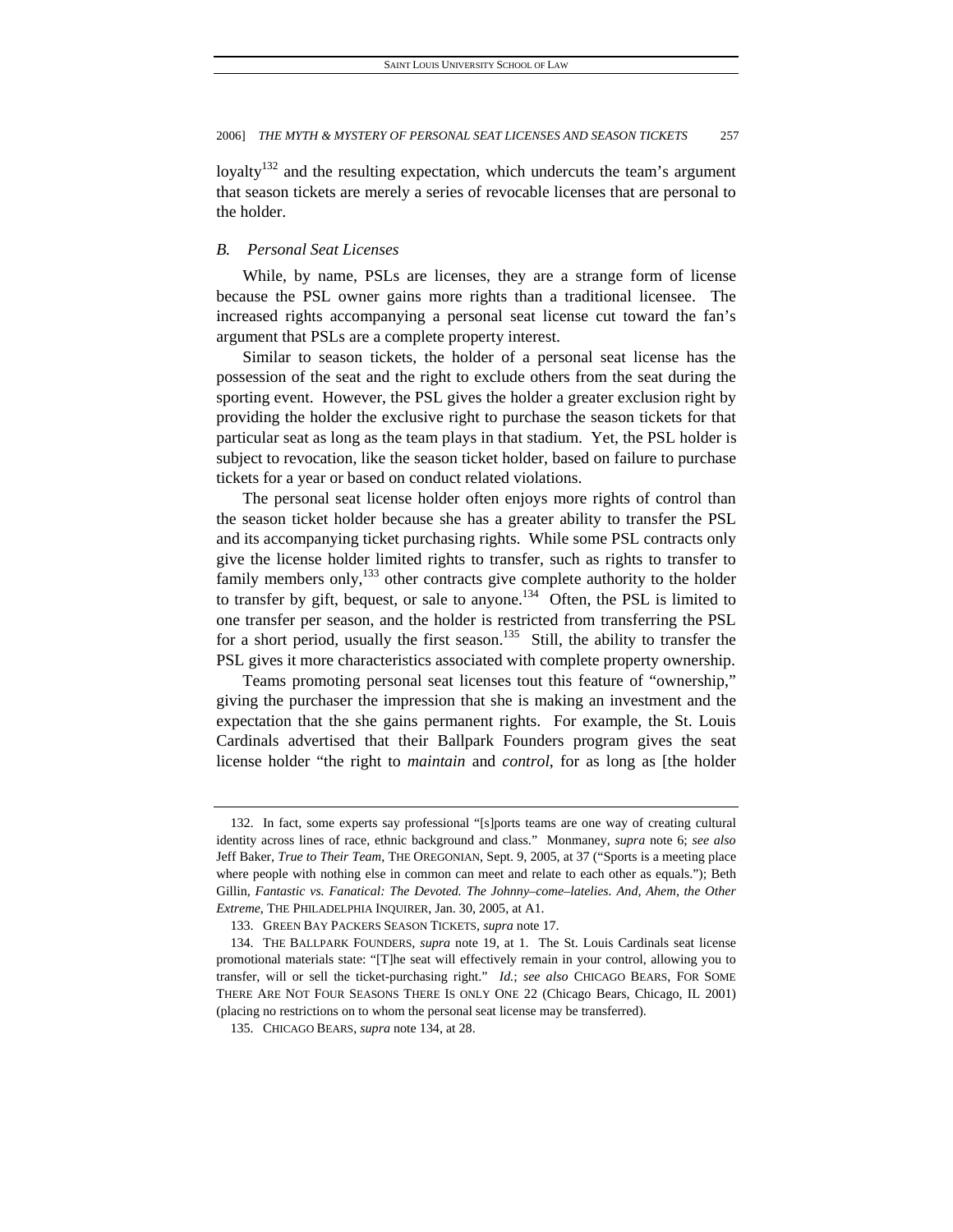chooses], seats that offer the closest proximity to the field and the best views of the game," in addition to the rights to transfer in any manner.<sup>136</sup> Furthermore, the Chicago Bears wrote in marketing information that a PSL "will cement your affiliation and personal connection to the Chicago Bears—it is your one chance to become a permanent part of the Bears' future. Your PSL . . . gives you permanent control of the rights to your new seats."<sup>137</sup> Likewise, the Cincinnati Bengals market their equivalent of PSLs, the Charter Ownership Agreement (COA), by saying "COA's transfer the *ownership* rights of the season ticket locations from the team to the individual entering into the *ownership* agreement. Once the COA is paid in full, the *owner* is granted *control* of the season tickets."138 This marketing creates an expectation in the PSL holder that she receives ownership interests when she purchases the PSL and contradicts the team's argument that a personal seat license is a revocable license.<sup>139</sup>

A personal seat license does not seem to fit the definition of a traditional license, because licenses are personal to the holder, and therefore, typically nontransferable, neither inter vivos nor upon death.<sup>140</sup> However, as previously discussed, the typical seat license holder has the ability to transfer her license and purchasing rights to another party.<sup>141</sup>

# *C. Evaluating the Bundle*

Season ticket holder status and personal seat licenses should be a freely alienable property interest. Teams couch their arguments for limiting transfer on the team's right to revoke tickets.<sup>142</sup> However, the team's right to revoke based on fan conduct and the fan's renewal right should not be analyzed together when determining the fan's ability to transfer the season ticket holder status or the PSLs because the tickets and the status or license represent two distinct interests.<sup>143</sup> Placing conduct-related restrictions on the season ticket

 <sup>136.</sup> THE BALLPARK FOUNDERS, *supra* note 19, at 1 (emphasis added).

 <sup>137.</sup> CHICAGO BEARS, *supra* note 134, at 8.

 <sup>138.</sup> Cincinnati Bengals, Charter Ownership Agreements, http://www.bengals.com/tickets/ coa.asp (last visited Nov. 12, 2006) (emphasis added).

<sup>139</sup>*. In re* I.D. Craig Service Corp*.*, 138 B.R. 490, 502 (Bankr. W.D. Penn. 1992).

 <sup>140. 53</sup> C.J.S. *Licenses* § 136 (2006).

 <sup>141.</sup> For example, the St. Louis Rams Charter Personal Seat License Agreement (CPSL) limits the licensee's right to transfer the CPSL during the first year following purchase. ST. LOUIS RAMS REGULAR PATRON CPSL AGREEMENT, *supra* note 33, at 2. The transferee may only transfer in special circumstances, such as transfer upon "death, disability, employment relocation," transfer to an immediate family member or related business party, or transfer as a result of a major business transaction, in which "acquisition of the CPSL is not the intent of the transaction." *Id.* After the first year of ownership, the licensee is only subject to a limitation on the number of transfers made in a single year. *Id.*

<sup>142</sup>*. See, e.g.*, *In re I.D. Craig Service Corp.*, 138 B.R. at 493–94.

<sup>143</sup>*. Id.* at 494.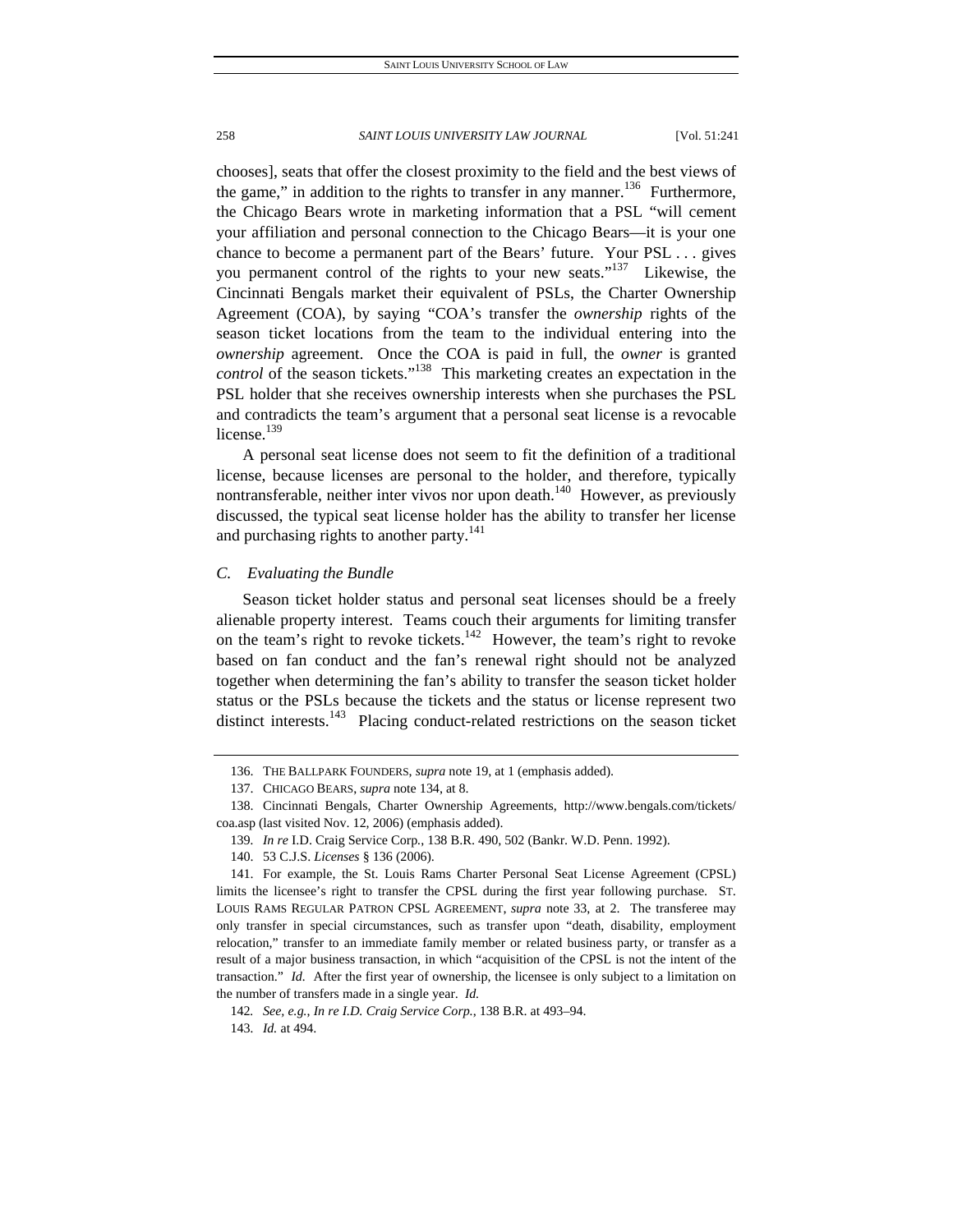holder and/or personal seat license holder, violations of which could result in revocation of tickets, should not break the bundle of rights that accompany the interest. Indeed, restrictions are placed on both real and personal property for a number of policy reasons.<sup>144</sup> In fact,

both law and contract may limit the right of an owner of real property to use his parcel as he sees fit. Owners of various forms of personal property may likewise be subject to restrictions on the time, place, and manner of their use. Limitations on the disposition of real property . . . may be imposed. Finally, some types of personal property may be sold but not given away, while others may be given away but not sold.<sup>145</sup>

Here, restricting the conduct of the fan while at the game comports with policy. Yet, these restrictions should not destroy all rights, specifically transfer rights, associated with season ticket holder status and personal seat licenses.

# *D. Why Limit Transferability?*

In the mind of a fan, she has paid for the tickets, the season ticket status, and the PSL. Therefore, it makes sense that the fan should be able to dispose of these interests as she chooses. However, the team, through its policies, greatly limits the ability of the fan to dispose of these tickets and the fan's status.

### 1. Scalping

Many teams try to prohibit the sale of individual tickets at a value above the stated ticket price, as well as the transfer of the right to purchase future season tickets by claiming it amounts to scalping. As demand for tickets to professional sporting events increased, a network for ticket distribution developed independent of the sports franchises.<sup>146</sup> Ticket sales through this network involved sales through ticket brokers, commonly known as scalpers.<sup>147</sup> Scalpers obtain tickets to sporting or entertainment events and resell the tickets for profit, at a price higher than the original purchase price or printed face value of the ticket.<sup>148</sup> Generally, they resell these tickets in the secondary market to fans unable to purchase tickets directly from the team's

 <sup>144.</sup> Moore v. Regents of the Univ. of Cal., 793 P.2d 479, 509 (Cal. 1990) (Mosk, J., dissenting), *cert. denied*, 499 U.S. 936 (1991).

<sup>145</sup>*. Id.* at 509–10 (discussing zoning and nuisance laws, condominium agreements, public health and safety laws, and bankruptcy laws as examples of these restrictions).

<sup>146</sup>*. See, e.g.*, Reese et al., *supra* note 5, at 171 (commenting on the increased demand for NFL tickets).

<sup>147</sup>*. Id.*

 <sup>148. 27</sup>A AM. JUR. 2D *Entertainment & Sports Law* § 7 (2005).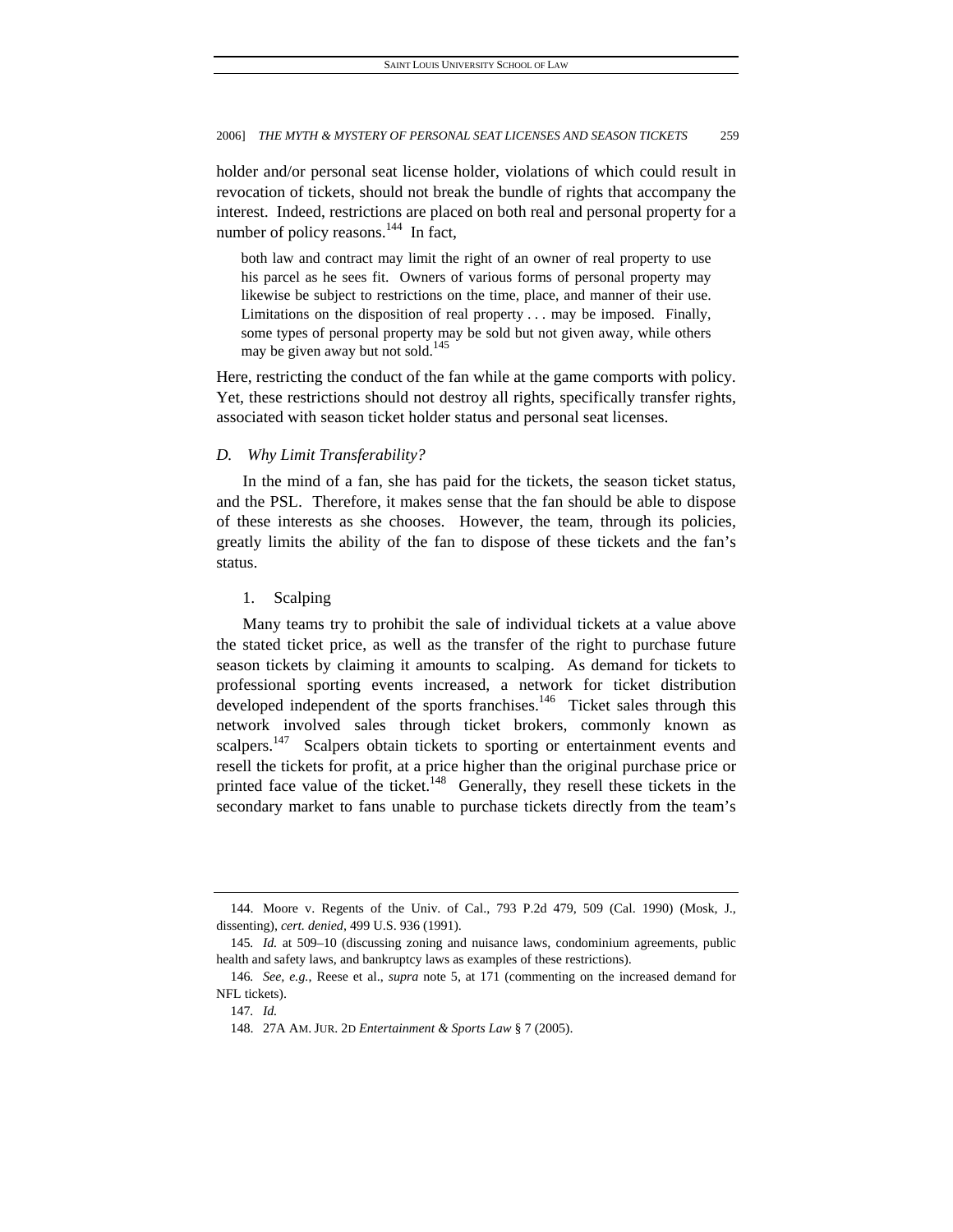ticketing agents.<sup>149</sup> Often, scalpers will maximize their profits by selling the high-demand tickets to the fan who offers the most money for the ticket.<sup>150</sup>

Ticket scalpers traditionally sell tickets on street corners near the event venue due to the high concentration of potential buyers.<sup>151</sup> However, with the rising popularity of the Internet, the traditional street-corner scalper is less exploited.<sup>152</sup> Now, the Internet presents a number of opportunities for fans to purchase tickets from ticket brokers or scalpers with greater ease and less exposure to risks of violating anti-scalping laws.<sup>153</sup>

Scalpers utilize various resources to obtain tickets, including legitimately purchasing tickets directly from the team and purchasing tickets from other fans that hold individual tickets or season tickets.<sup>154</sup> Furthermore, fans purchasing season ticket packages and personal seat licenses have followed the lead of the ticket brokers and have scalped their personal tickets when highdemand games generated the potential for lucrative profits.<sup>155</sup> However, most franchises discourage and attempt to prevent this practice by threatening, in season ticket and PSL contracts with the fan, to revoke the ticket holder's right to purchase future tickets.<sup>156</sup>

Scalping is prohibited and/or regulated in most states to protect fans who wish to see their local sports team play by preventing fraud and price gouging for high-demand games.<sup>157</sup> Also, some states ban scalping to prevent "nuisance and harassment" of fans from scalpers selling on street corners near event venues.<sup>158</sup> Moreover, as a policy matter, states have enacted antiscalping statutes to prevent loss of proceeds to sports franchises, event venues, and the local economy.<sup>159</sup>

 <sup>149.</sup> Reese et al., *supra* note 5, at 171.

<sup>150</sup>*. Id*.

 <sup>151.</sup> Daniel J. Glantz, *For-Bid Scalping Online?: Anti-Scalping Legislation in an Internet Society*, 23 CARDOZO ARTS & ENT. L.J. 261, 262 (2005).

<sup>152</sup>*. Id.* at 262.

<sup>153</sup>*. See id.* at 262–65.

 <sup>154.</sup> Reese et al., *supra* note 5, at 171. Often ticket scalpers purchase PSLs and season tickets for high-demand, premium seats from the team's ticketing agents. *Id.*

<sup>155</sup>*. See id.*

<sup>156</sup>*. E.g.*, New York Yankees Ticket Licensees, *supra* note 10.

 <sup>157.</sup> Glantz, *supra* note 151, at 274. In 2005, 29 states had statutes regulating the resale of tickets. *Id.* at 266. While some states completely ban the resale of tickets above the printed face value, other states limit the ticket resale by allowing only state-licensed ticket brokers to sell tickets above face value. *Id.* at 285.

 <sup>158.</sup> Glantz, *supra* note 151, at 274.

 <sup>159.</sup> State v. Leary, 587 A.2d 85, 88 (Conn. 1991).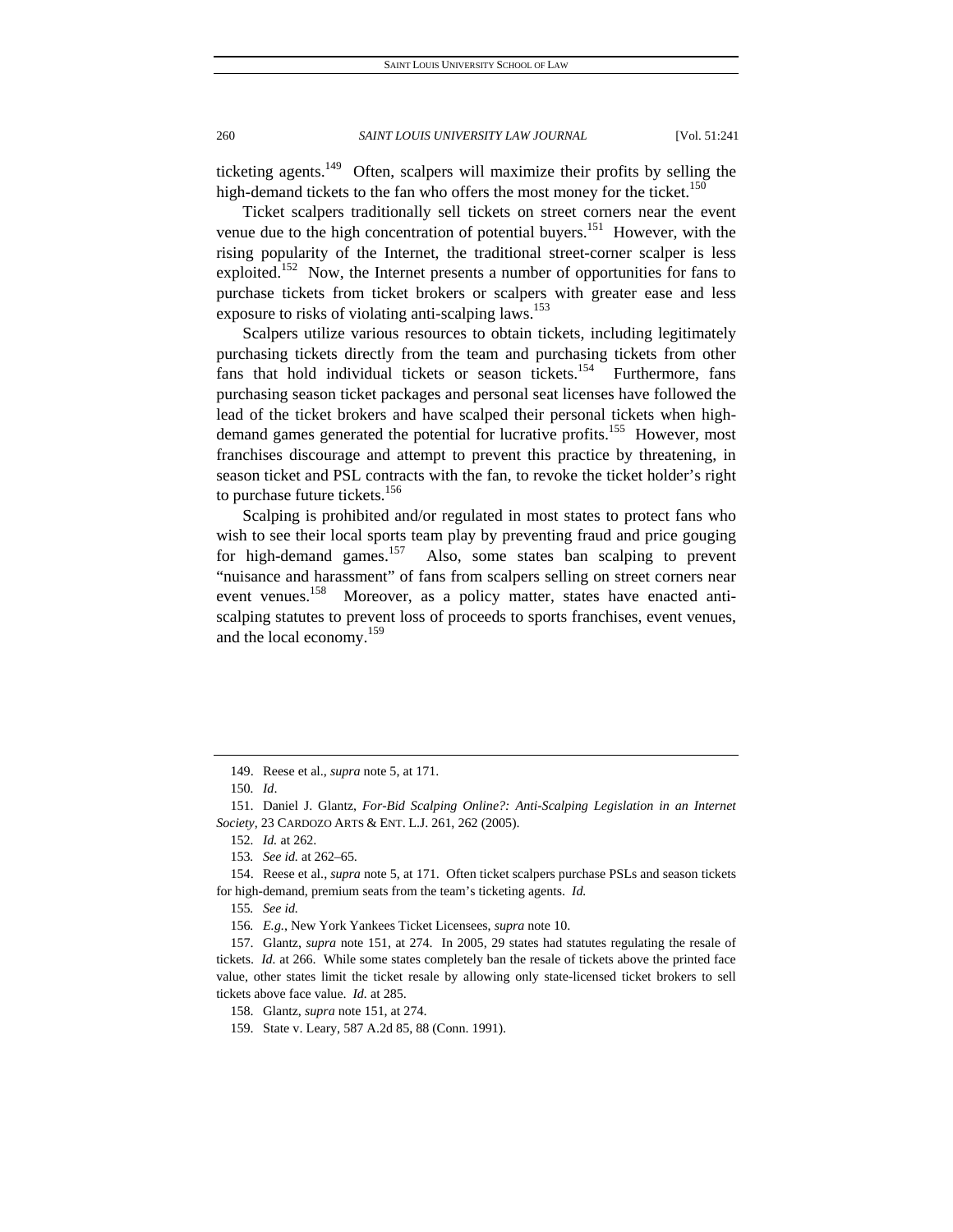Through these laws, the franchises attempt to prevent season ticket holders from reselling their tickets and their status and renewal rights.<sup>160</sup> However, while anti-scalping laws control the resale of admission tickets to sporting events in most states, the sale of the right to annually purchase season tickets is not the equivalent of the sale of the right to admission to such games.<sup>161</sup> As a result, the sale of a season ticket holder's status and renewal rights is not subject to anti-scalping laws.<sup>162</sup>

Sports franchises support state and local government enacted anti-scalping laws by arguing that they are protecting the fan because ticket scalping results in fans paying exorbitant prices for tickets, and like individual tickets, the sale of season ticket holder status and renewal rights is unfair to the fan.<sup>163</sup> However, this argument, coming from the franchises, seems hypocritical because the franchises are offering "premium seat" services. The franchises are willing to charge excessive prices for tickets to the game and even require that fans who wish to purchase premium seats, often the seats with better views of the playing field or court, purchase personal seat licenses for the right to purchase these tickets.<sup>164</sup> In fact, many teams only offer the premium seats to PSL and season ticket holders, $165$  so the fan that wishes to buy tickets in premium seats to a single game has no opportunity to purchase them from the team's ticketing agents. Unfortunately, these policies are pricing some fans out of the market for tickets because the fans are unable to pay both the high price for seat rights, as well as the per-game price for the ticket.<sup>166</sup>

Moreover, the teams' argument that anti-scalping policies protect the fan from paying high prices for tickets to high-demand games is translucent. Teams themselves are charging higher prices per ticket to games which are

 164. Some economists believe the requirement of purchasing PSLs is a way for the teams to recover revenue that season ticket holders make from scalping tickets. Ike Brannon, *Financing Our Stadium*, WASH. TIMES, Jan. 3, 2005, at A15.

 165. Club Season Tickets, http://www.redskins.com/tickets/article.jsp?id=3375 (last visited Nov. 12, 2006).

 166. Walker, *supra* note 12, at B1. The seat license requirement is no trivial matter. In fact, sports franchises require ticket holders to place deposits of up to \$25,000 for the right to purchase season tickets. *Id.* 

<sup>160</sup>*. See, e.g.*, *In re* I.D. Craig Serv. Corp., 138 B.R. 490, 499–500 (Bankr. W.D. Penn. 1992) (addressing the applicability of anti-scalping law to transfers of rights to repurchase or sell tickets).

 <sup>161. 27</sup>A AM. JUR. 2D *Entertainment & Sports Law* § 7 (2005) (citing *In re I.D. Craig Serv. Corp.*, 138 B.R. at 500).

<sup>162</sup>*. Id.*

 <sup>163.</sup> In fact, sports franchises often have policies stating that when the team learns a ticket holder is scalping the tickets, the team may revoke the scalper's rights to purchase tickets by terminating the scalper's ticket accounts. *See* New York Yankees Ticket Licensees, *supra* note 10. Furthermore, franchises are taking an active role in preventing scalping by working with police and monitoring Internet auctions and online ticket brokerage sites. *See id.*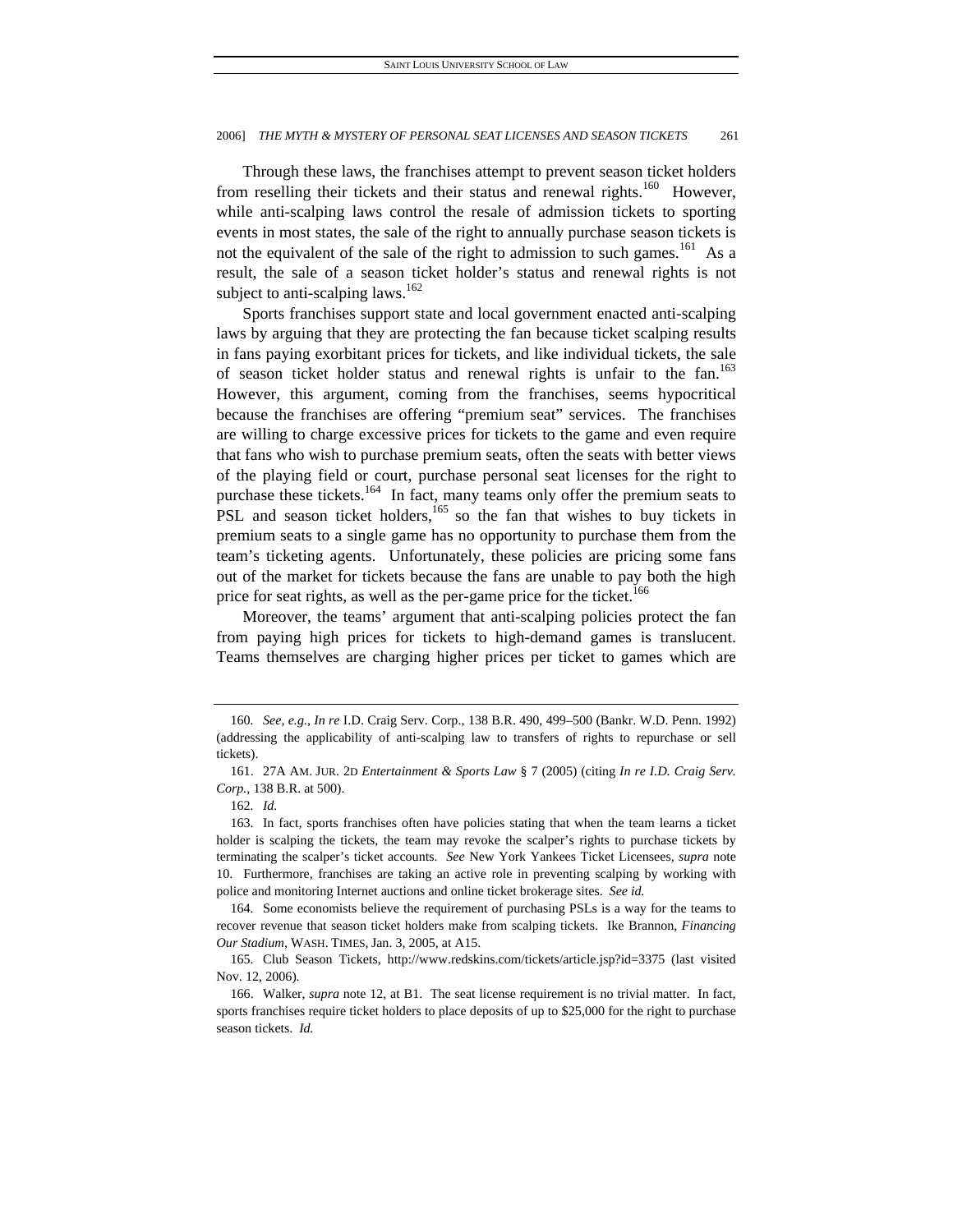perceived to generate greater fan interest. Many sports franchises, especially those affiliated with Major League Baseball, have selected "premium" or "prime" dates on which they charge anywhere from \$5 per ticket to \$20 per ticket above the regular ticket price.<sup>167</sup> Typically, teams designate premium days based on a variety of factors, including weekend dates, inter-league matches, such as the St. Louis Cardinals versus the New York Yankees and the Chicago Cubs versus the Chicago White Sox, and long-established rivalries, such as the New York Yankees versus the Boston Red Sox and the St. Louis Cardinals versus the Chicago Cubs.

Furthermore, franchises often create venues where season ticket holders may resell their tickets.<sup>168</sup> Through this secondary market, the team collects profits, over their normal per-ticket profit, by facilitating the ticket transfer between fans and charging the buyer and/or seller.<sup>169</sup> For example, the Seattle Mariners reported that they charged the seller and the buyer 15% and 10% of the final purchase price, respectively.<sup>170</sup> Through this practice, the team profited between \$150,000 and \$200,000 in the 2002 season, in addition to the printed face value that season ticket holders had already paid the club for the tickets.<sup>171</sup> Similarly, while the San Francisco Giants have a stated policy prohibiting resale of tickets near their stadium, $172$  the Giants offer an online service to season ticket holders which acts as a secondary market for reselling tickets.<sup>173</sup> Through this service, ticket holders may resell their tickets at any price, even above the printed price on the ticket.<sup>174</sup> When the ticket is purchased, the buyer pays 10% of the sale price to the San Francisco Giants.<sup>175</sup> Clearly, these teams are taking advantage of the law and manipulating their ticket scalping policies to their gain.<sup>176</sup>

Franchises who offer secondary markets for ticket resale often also prohibit ticket scalping in their season ticket holder policies.<sup>177</sup> The franchises limit the season ticket holder's ability to resell his or her tickets by claiming

175*. Id.*

176*. Id.*

<sup>167</sup>*. See* Wrigley Field Seating and Pricing, http://chicago.cubs.mlb.com/NASApp/mlb/chc/ ticketing/seating.jsp (last visited Nov. 12 2006); 2006 ST. LOUIS CARDINALS PARTY FACILITIES & GROUP TICKETS (St. Louis Cardinals, St. Louis, MO 2006), at 10, 14.

 <sup>168.</sup> Glantz, *supra* note 151, at 270.

<sup>169</sup>*. Id.* at 271.

<sup>170</sup>*. Id.*

<sup>171</sup>*. Id.* at 271–72.

<sup>172</sup>*. Id.* at 278. This anti-scalping policy conflicts with the California laws, which allow the resale of tickets. *Id.* 

 <sup>173.</sup> Glantz, *supra* note 151, at 279; *see* The San Francisco Giants Ticket Policies, http://sanfrancisco.giants.mlb.com/NASApp/mlb/sf/ticketing/doubleplay.jsp (last visited Nov. 12, 2006).

 <sup>174.</sup> Glantz, *supra* note 151, at 279.

<sup>177</sup>*. E.g.*, New York Yankees Ticket Licenses, *supra* note 10.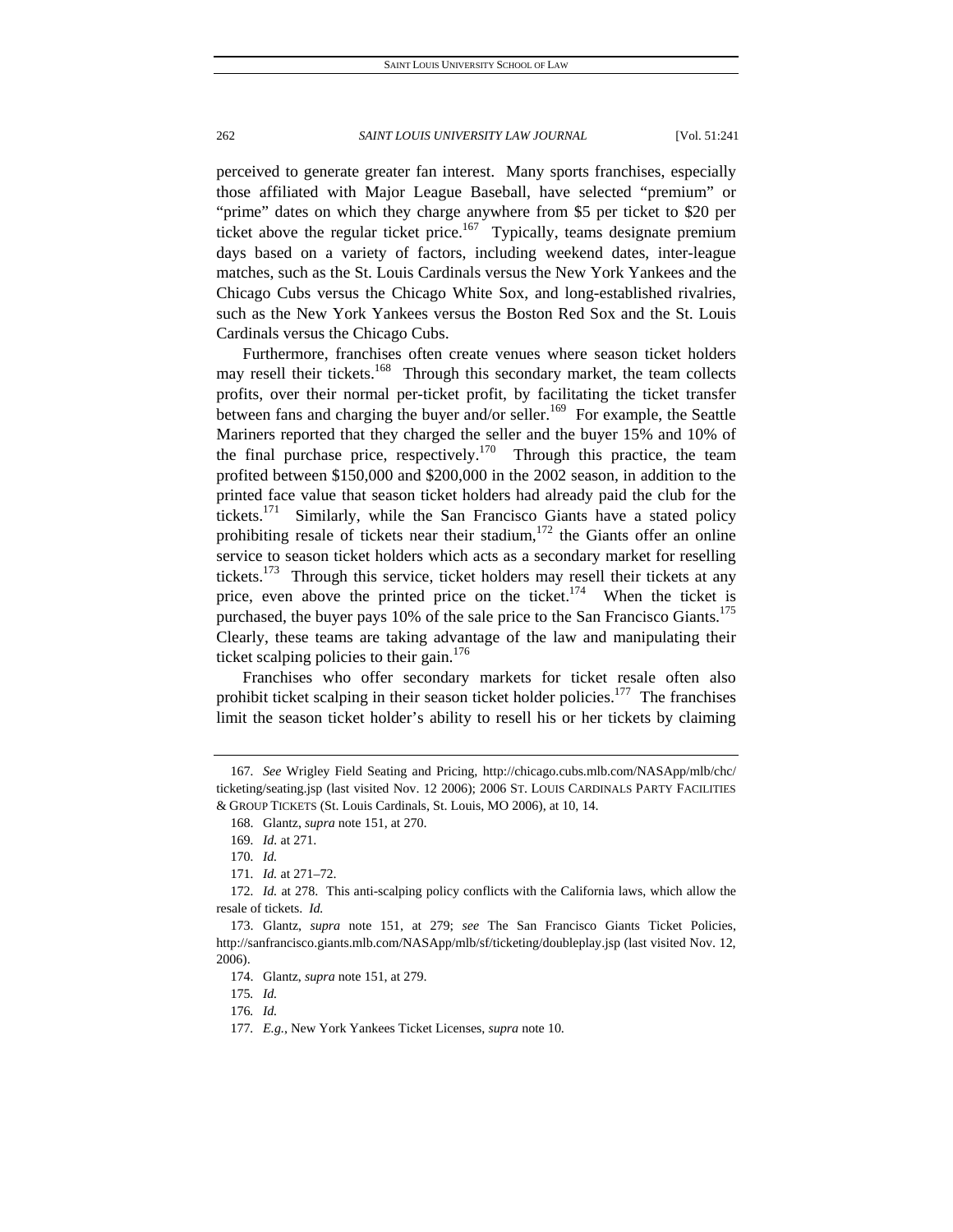that the tickets are revocable licenses and scalping is cause for revocation.<sup>178</sup> However, the secondary market for reselling tickets that the teams have created is analogous to ticket scalping because, through this market, the season ticket holders are selling over the internet, often in an auction type format, to unknown buyers.<sup>179</sup> Through the secondary market, teams make transfer of the tickets easier for season ticket holders, while generating additional profit for the team. These policies contradict the teams' alleged purpose behind the antiscalping policies of protecting the fans by showing the franchise's intent to maintain control over future revenues generated from the resale of tickets.<sup>180</sup>

# 2. PSL Transfer Limitations

Similarly, teams who restrict the transferability of personal seat licenses seem to do so out of monetary consideration. By restricting transfer to another individual or entity, the personal seat license reverts back to the team when the holder no longer wants to purchase season tickets or upon death of the owner. As a result, the team is able to re-offer the PSL for purchase to another fan, thereby gaining additional revenue, which the fan would have acquired upon transfer.

Moreover, limiting the personal seat license holder's ability to transfer for a period following the purchase is motivated by money as well. Following economic theory, if the PSL holder is allowed to transfer immediately after purchase, then supply of available PSLs on the market would increase, thereby decreasing the fair market value of the PSL and the price the team could demand.

# IV. WHY SHOULD SEASON TICKETS AND PERSONAL SEAT LICENSES BE CONSIDERED PROPERTY INTERESTS?

Historically, courts have analyzed season tickets and personal seat licenses on a very fact-specific and jurisdiction-specific basis to determine if a property interest exists. Courts often look at the policies of the sports organization or seller of the season tickets regarding revocability of tickets, annual renewal of season tickets, and transfer restrictions on season ticket holder status and

<sup>178</sup>*. Id.*

 <sup>179.</sup> The secondary market resembles traditional street-corner ticket scalping in that the street-corner scalper and the buyer are strangers who agree upon a price for the ticket exchange. Similarly, in the newer Internet ticket scalping format, the buyer and seller never meet one another, but agree on a price over the Internet.

 <sup>180.</sup> The secondary ticket resale markets for season ticket holders make it much easier for a ticket holder to resell the tickets. Through this avenue, the team provides the season ticket holder with individualized accounts that allow the ticket seller to resell at any time. In some cases, the season ticket holder even has the ability to set a reserve price. The San Francisco Giants Ticket Policies, *supra* note 173. With the ease of this transaction, the teams have made it so that there should be no motivation for the ticket holder to scalp in a traditional format.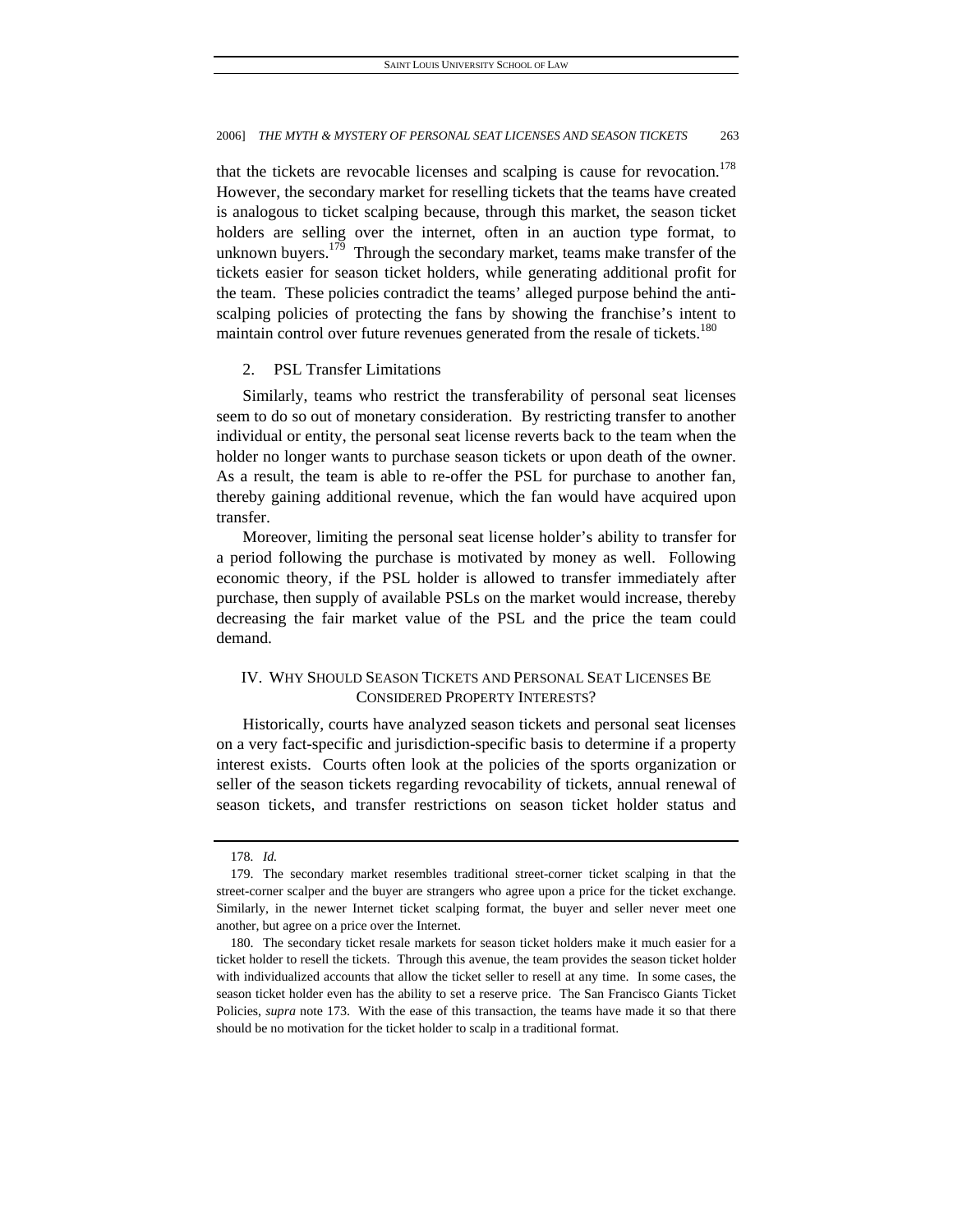personal seat licenses, as well as exceptions to their policies.<sup>181</sup> Additionally, courts have based their findings on state laws.<sup>182</sup> Because of this fact-specific and jurisdiction-specific analysis, court holdings regarding season tickets have conflicted. It seems courts faced with similar facts have different results on the property interest issue.

Here, the lack of uniform treatment among courts concerning PSLs and season tickets undercuts the property system. Courts addressing the issue are faced with the difficult decision of which precedent to follow. This divergence makes it difficult for ticket sellers and purchasers to predict how a court addressing this issue may rule in the future. Each party should feel confident in their agreements concerning season tickets and PSLs. Without this confidence, the fan, as purchaser, and the franchise, as seller, cannot be expected to invest in the upkeep of their relationship. Therefore, a need for uniform treatment of the issues exists.

Because under state law factually similar cases reach different results, the most recognizable way to generate uniform treatment of season ticket holder status and personal seat licenses among the states is through federal law.<sup>183</sup> This may be achieved either by passing new federal legislation regarding season ticket holder status and personal seat licenses or by applying currently existing federal law to this arena. With the time required to pass legislation in mind, it likely would be easier to classify season ticket holder status and personal seat licenses in preexisting federal law.

Arguments have been made that seat licenses should be considered securities, and therefore, fall under the protection of the Securities Act of 1933 and the Securities Exchange Act of  $1934$ .<sup>184</sup> This analysis seems fitting, as the purchase of a personal seat license invests money which is pooled together with the money of other investors to finance the reconstruction or remodel of a

<sup>181</sup>*. See supra* Part II, C–E.

<sup>182</sup>*. Compare In re* I.D. Craig Serv. Corp., 138 B.R. 490, 495 (Bankr. W.D. Penn. 1992) (holding expectancy interest in renewal rights is a property interest alienable by the bankruptcy estate under Pennsylvania law), *and In re* Harrell, 73 F.3d 218, 220 (9th Cir. 1996) (holding that, under Arizona law, the expectation of renewal of the season tickets is not an alienable property right when the opportunity to renew is revocable). As a result, courts in different states analogize the season tickets and PSLs to different types of property interests. *See, e.g.*, *In re* Harrell, 73 F.3d at 219–20 (comparing season tickets to a long-term lease); *In re I.D. Craig Serv. Corp.*, 138 B.R. at 494–95 (comparing season tickets to a liquor license); Soderholm v. Chicago Nat'l League Ball Club, Inc., 587 N.E.2d 517 (Ill. App. Ct. 1992) (comparing season tickets to a revocable license).

 <sup>183.</sup> The point of this Comment was not to develop a sure-fit solution, but rather, to recognize the existing problem and the need for a solution.

 <sup>184.</sup> Levengood, *supra* note 7, at 442–43. Classifying seat licenses as securities would also protect the fan who purchases a PSL from the franchise by requiring the franchise to submit financial information and material information, such as plans to relocate. *Id.* at 430.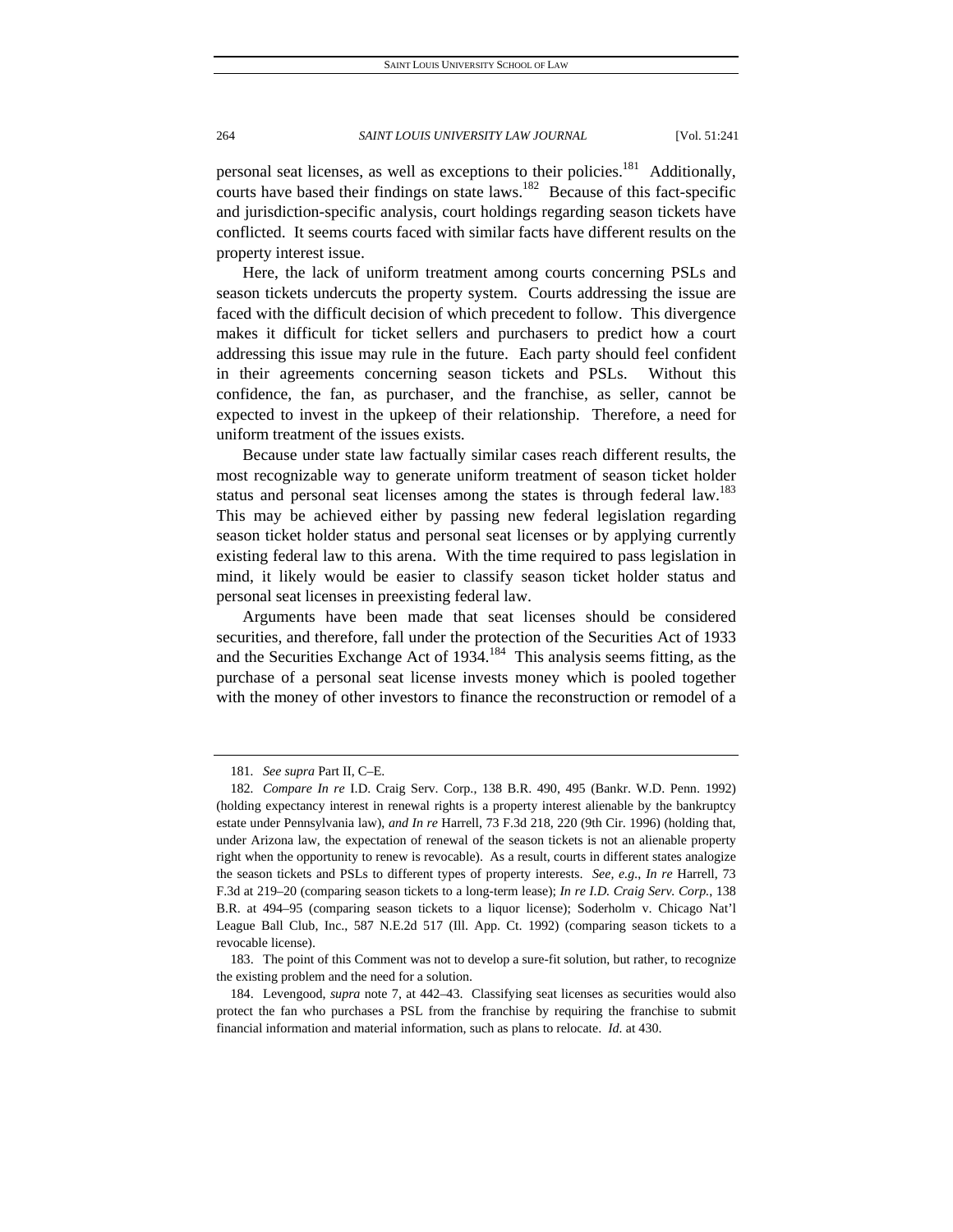stadium.<sup>185</sup> Through this investment, the purchaser expects to make a profit, the extent to which is based on the success or failure of the team, if he or she sells the seat license.<sup>186</sup>

Regardless of the means in which uniformity is met, it is important that the purchasers of season tickets and personal seat licenses enjoy more property rights than those which accompany a traditional license. Specifically, it is important to the purchaser that she may be able to recover her investment in the team by transferring her interest in the season ticket holder status and/or personal seat license.

Franchises will likely continue to fight the transfer issue, as they have in previous cases. Additionally, they may attempt to draft around the fan's rights to transfer, making the success of this less likely. For example, in response to the previously discussed cases finding an alienable property interest in season ticket holder status and renewal rights, franchises, as sellers of season tickets, adjusted their policies and contracts in an attempt to preclude similar cases in the future. Indeed, the New York Yankees included a section in their policies which cancels the season ticket holder's account when she files for bankruptcy, causing the season ticket holder to lose renewal rights.<sup>187</sup> In effect, this clause bars the bankruptcy trustee's ability to sell the season ticket holder status for the benefit of the bankruptcy estate and creditors. The Green Bay Packers have a similar clause, requiring the tickets to revert to the team upon involuntary dissolution and barring the trustee's claim of right.<sup>188</sup> Based on these attempts to circumvent the court system and the rights of alienation, it is necessary to implement a strategy that allows the organization to retain some rights regarding transfer of season ticket holder status and personal seat licenses, yet allows the fan to retain and enjoy her rights to transfer.<sup>189</sup>

<sup>185</sup>*. Id.* at 435–37.

<sup>186</sup>*. Id.* at 437–38.

 <sup>187.</sup> New York Yankees Ticket Licensees, *supra* note 10. The Yankees' policies state: In the event that the Yankees receive notice, or information that a person or businessentity has filed for bankruptcy or an involuntary bankruptcy petition has been filed, at the option of the Yankees, the Ticket Account will be canceled. The Ticket Account of a bankrupt person or business-entity are [sic] revocable licenses and may not be transferred under any circumstances and the Ticket Account should not be considered an asset of the person, the business-entity, the bankrupt estate, or any trustee or receiver thereof. In the event that a Ticket Account is canceled during the season, the Tickets associated with the Ticket Account will remain the property of the Licensee; however, the Licensee will not be offered an invoice for the relevant postseason or beyond.

*Id*.

 <sup>188.</sup> Season Ticket Holder Policies, *supra* note 17.

 <sup>189.</sup> The rights of the team could include controlling the price at which the season ticket holder status or PSL sells, rather than allowing the fan to sell it at fair market value. Also, perhaps the team should be provided the right of first refusal for the season ticket holder status or